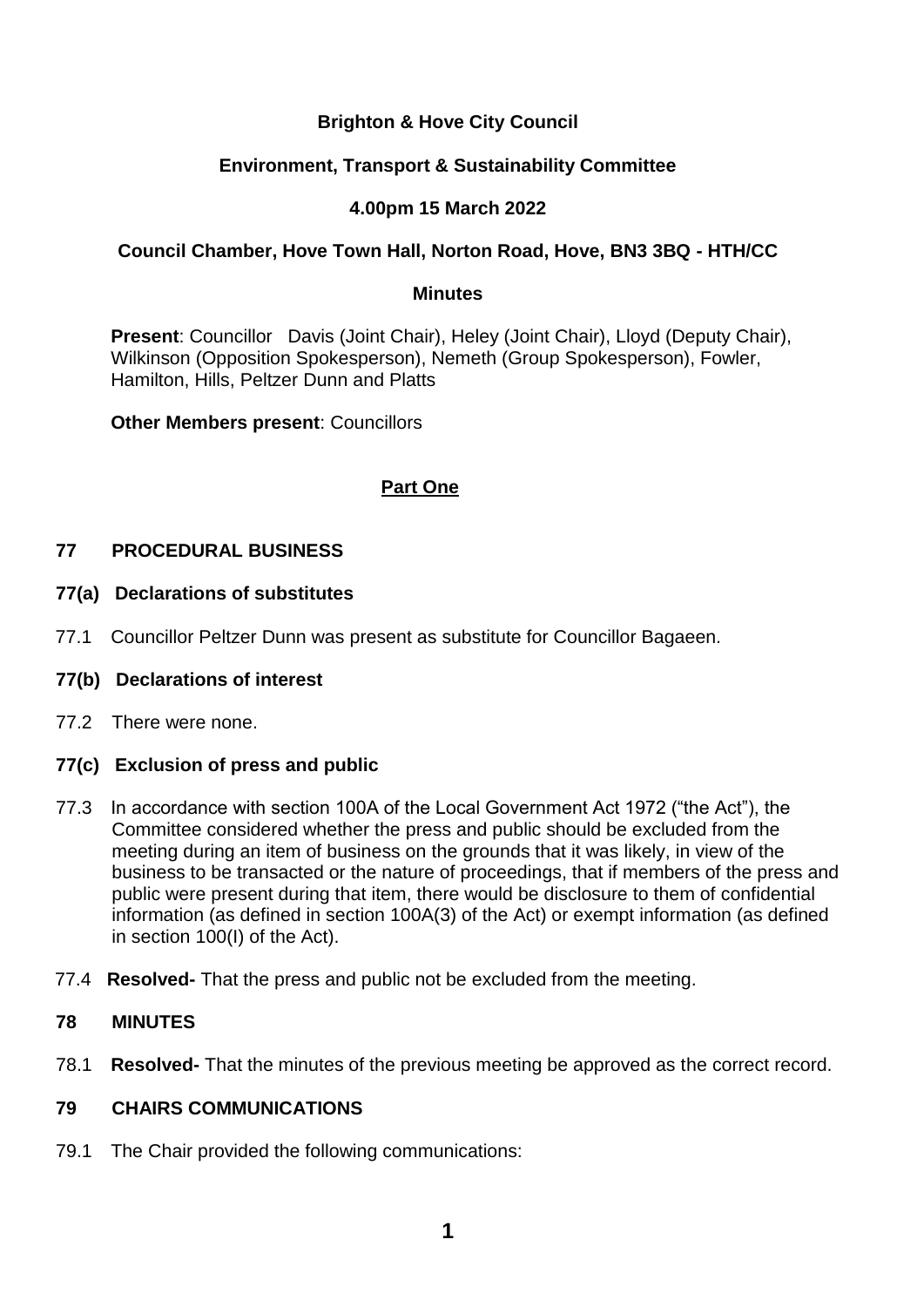It's been a busy few months since the last meeting of this committee.

Our CityParks Team has been working to increase the number of applications for our Assistant Seasonal Gardner vacancies.

With a shortfall in applications for the 10 vacancies. the team has been working with Plumpton College, to offer a 5-day long intensive horticulture training programme. The successful attendees will be awarded a City & Guilds Level 1 Award in Practical Horticulture, along with the opportunity to attend an interview for the roles available.

Work is also continuing to educate the community in the disposal of electronic waste responsibly, via routes such as Tech-Takeback, Revaluit (: Re-value-it) or our local recycling centres.

Proving such a success, through collecting donations from the public, Tech-Takeback has now opened a new store in Brighton. It's a shop with a difference, where donated gadgets are restored and then sold at a price the customer is happy to pay.

Tech-Takeback employs four apprentices, who are busy learning the skills to enable them to undertake repairs confidently, ensuring there are plenty of refurbished gadgets for everyone to purchase.

Officers are also working hard to deliver key projects in the coming weeks to improve safety on our roads, cut carbon emissions and improve air quality

This weekend community engagement workshops will take place on the Hanover and Tarner Liveable Neighbourhood Pilot Project while work on the first of six new School Streets schemes will begin at St Mary's Primary School this Easter.

A project that will help to future proof the city against coastal erosion and flooding will also start this spring with site surveys, ground investigations and technical design planning.

Working with partners, this project will repair, strengthen or replace flood defences and install new timber groynes – just one of the steps we're having to take to protect our city from the devastating impact of the climate emergency.

Finally, as you will be aware, today is Nick Hibberd's final ET&S meeting with the Council. Nick has been with the Council for 25 years I know that everyone in this room, across the council and beyond deeply values his expertise, professionalism, and leadership as well as his openness with members of all political groups.

Nick has led the council on many pioneering schemes including many that have been agreed in this very room by this committee and helped guide us through very challenging circumstances not least through the council's covid recovery and renewal

programme.

I would personally like to thank Nick for all of his support and the great team he leaves behind.

Nick leaves us for an incredible opportunity, and I hope you will join me in a short round of applause and stand up".

### **80 CALL OVER**

- 80.1 The following items on the agenda were reserved for discussion:
	- Item 85: Local Transport Engagement Outcomes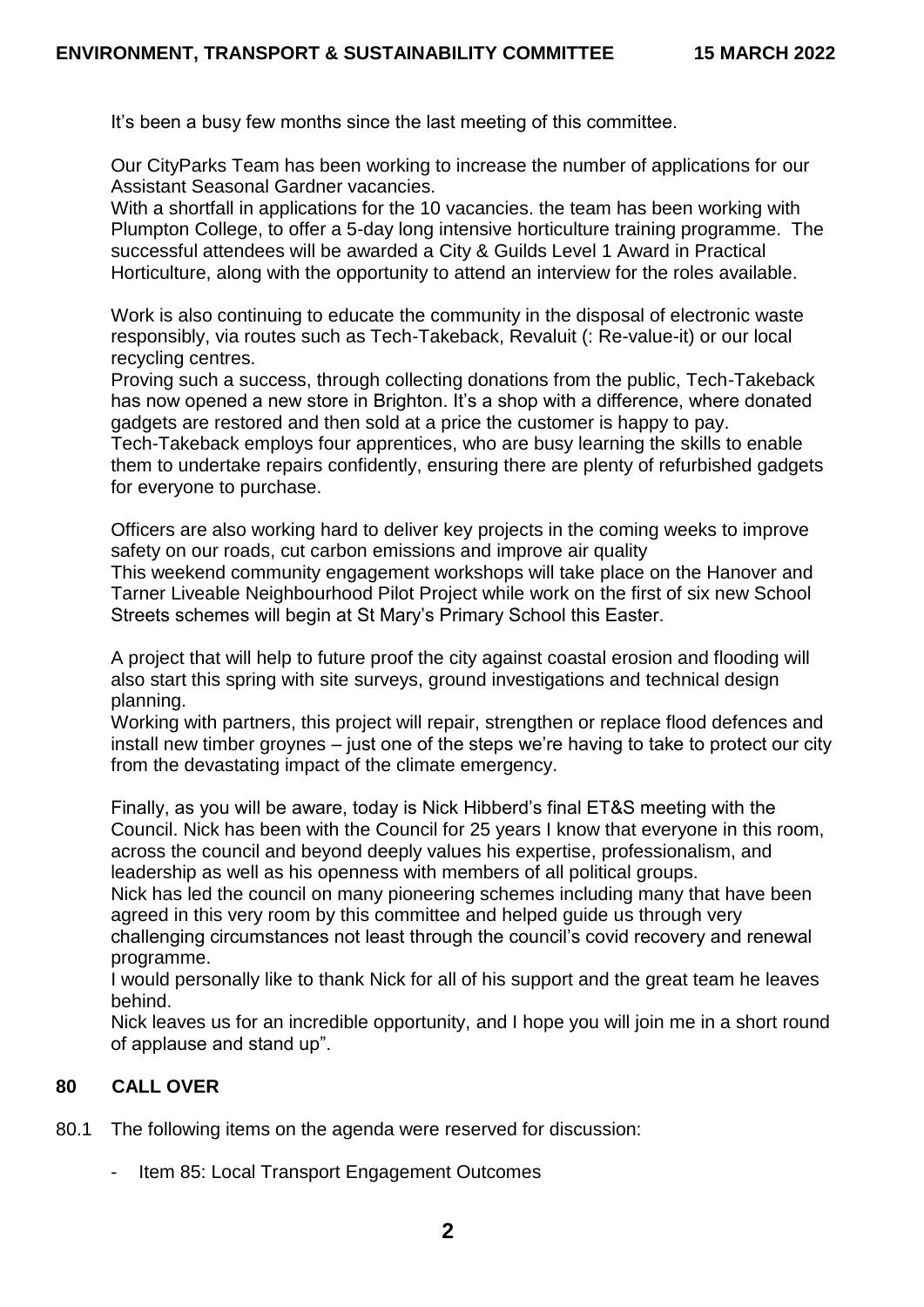- Item 86: Local Cycling and Walking Infrastructure Plan
- Item 87: Trial Park & Ride
- Item 88: A259: Walking, Cycling and Accessibility Improvements
- Item 93: Brighton & Hove In Bloom
- Item 95: Public Spaces Protection Orders- barbecues, lanterns and balloons: Outcome of Public Consultation
- Item 96: Wilding Waterhall- Access and LNR decision
- Item 97: Managing Verges and Weeds
- 80.2 The Democratic Services Officer confirmed that the items listed above had been reserved for discussion and that the following reports on the agenda with the recommendations therein had been approved and adopted:
	- Item 84: Local Transport Plan 2022/23 Capital Programme
	- Item 89: A23 Active Travel Scheme- Phase 1
	- Item 90: Parking Scheme Update report
	- Item 92: Commercial Bins on the Highway
	- Item 94: Response to Fly posting Notice of Motion

Item 91: Playground Refurbishment was deferred.

## **81 PUBLIC INVOLVEMENT**

**(a) Petitions**

# **(1) Remove the weeds and litter from our streets**

- 81.1 The Committee considered a petition signed by 442 people requesting the council to improve weed removal and litter removal in the city.
- 81.2 The Chair provided the following response in writing:

"As you will see, there is a report on today's agenda providing an update on the council's weed removal activities in 2021.

With respect, the reduction in the use of pesticides and pressures and staff sickness arising from Covid has impacted on the council's ability to remove weeds from across the city. As detailed in the report, the service struggled to recruit enough operatives last year to complete its planned weed removal programme, this was a result of Covid and a shortage of manual workers.

City Environment was open and clear when the decision was made to reduce pesticide usage that they would not be able to remove the weeds to the same extent and therefore, there would be more weeds. This has been exacerbated by the other factors, such as Covid and a national labour crisis.

It is also important to note that whilst there has been some negative feedback in relation to weeds across pavements in Brighton & Hove, the council has also received lots of positive feedback in respect of the increase biodiversity, wildflowers and insects that came with them.

The council continues to explore other methods for weed removal as detailed in the report – I'm pleased to update you that this means we're investing in new types of equipment to do this and more strimmer's will be purchased for this year's weeding.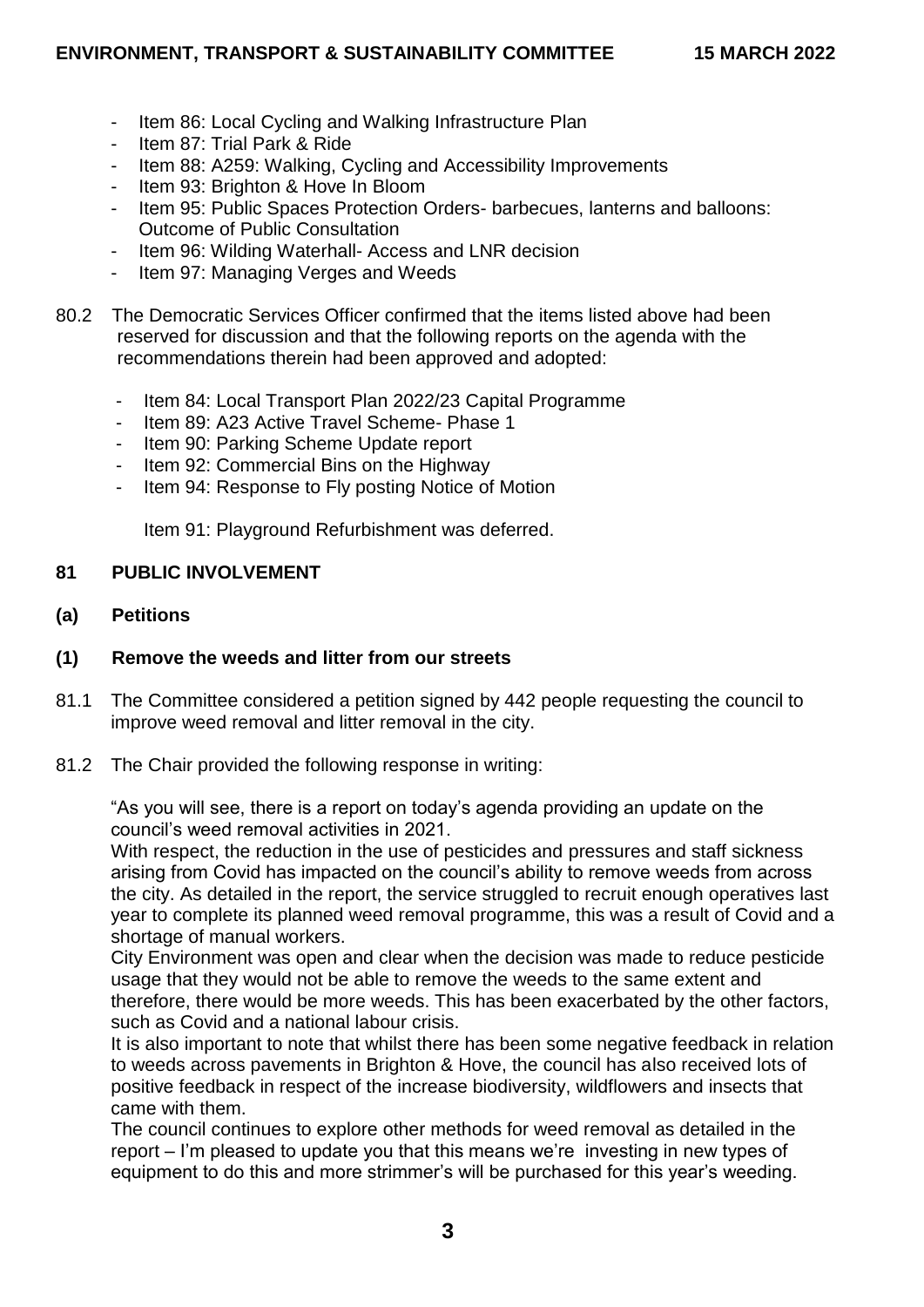In addition, I am pleased that in this year's budget, we have committed an ongoing £70,000 for six additional weed removal operatives".

81.3 **Resolved-** That the Committee note the petition.

### **(b) Public Questions**

### **(1) Vale Park Parking**

81.4 Patricia Sauer read the following question:

"Residents and leisure users of south Portslade's Vale Park are now rarely able to use its small, free car park. Since the introduction in mid-2021 of a new CPZ the car park has become filled with lived-in motorhomes, dumped/often illegal vans and vehicles without parking permits.

Friends of Vale Park committee, with local support, anticipated this problem and has raised it, offering solutions, with councillors and officers several times in recent years. But the different departments have been unable to agree a workable, permanent measure to resolve the problem.

Will you now find a way to alleviate this community nuisance?"

81.5 The Chair provided the following reply:

"Thank you for your question.

I have spoken with officers and the only way to ensure parking is available to park users only is to introduce controlled parking and to enforce this. The enforcement is financed from the income generated from the parking, so this would mean charging for parking. Height barriers have been suggested; however, this will only stop high sided vehicles not prevent long term parking of cars in the car park or parking by residents who chose to park in the park rather than buy a permit.

The issue of controlled parking for Vale Park along with other parks will be brought back to this committee in 2022/23".

### **(2) Whitehawk Playground**

81.6 Daniel Harris readd the following question:

"Someone I know has a little boy that needs 24-hour care, and the family we live in the high-rise blocks in Whitehawk, why isn't there enough for the disabled in north Whitehawk as there is in peace haven and Woodingdean. They have wheelchair swings, why doesn't Whitehawk have this for disabled children and the lack of seesaws why has it been left for this long neglected?"

81.7 The Chair provided the following reply:

"As you may be aware, we're working on playground refurbs - Whitehawk was the first areas in the city to receive a £120,000 refurbishment of the playground in Middle Park. City Parks worked very closely with the local community in completing this refurbishment.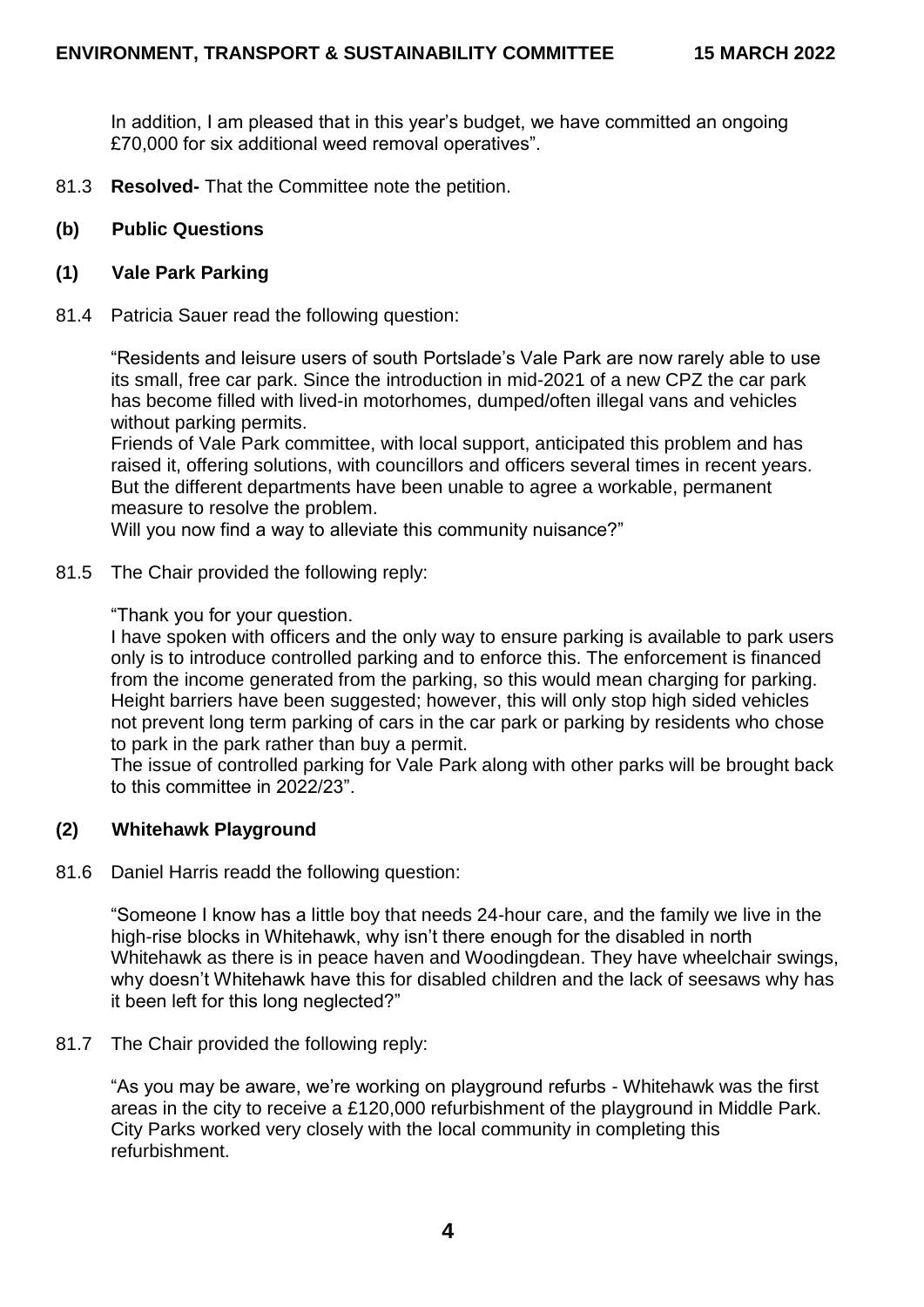I am pleased to let you know that City Parks will be installing one of the first wheelchair seesaws in the country this month at St Nicholas Park.

City Parks have been looking at installing a wheelchair swing in the city for over five years and continues to do so. The cost for one unit is around £40,000 and this specialist apparatus needs to be secured from non-wheelchair users for safety reasons.

The Whitehawk Way playground in the north still requires refurbishment; and a consultation for this area will be held this year which the community and you can participate in. At present there is only £35,000 of funding allocated to this area but, City Parks are keen to work with you and the local community to formulate a plan going forward. A member of City Parks will contact you in the coming weeks to start this process.

Thank you again for your question".

# **(3) Speeding on Freshfield Road**

81.8 Mike Bodkin read the following question:

"I write on behalf of our Community Speedwatch Group. Our records show that around 1/3 of those speeding on Freshfield Road are travelling in excess of 30mph, 50% above the limit. We have recorded vehicles travelling at up to 49mph. The 20mph speed limit is clearly not working.

We know that Sussex Police share our concerns and would welcome some simple and inexpensive improvements such as better signage and more roundels in the road. We'd like to know how the ETS Committee intends to assist our efforts to reduce speeding and improve community safety (as well as lowering air pollution)?"

### 81.9 The Chair provided the following reply:

Thank you for your question.

Following a related petition received in January, a vehicle speed activated sign was installed on Freshfield Road for six weeks between March and April. During this time, vehicle speed data was collected which showed an average speed of under 22mph and a calculated upper speed of 27mph.

Based on this assessment and the very low collision history here officers wouldn't recommend any further action at this stage.

However, I completely understand your concerns and officers will review the existing signing and lining and provide additional or refreshed markings if necessary. In the meantime, other initiatives are already taking place to support safer active travel to schools in this area. A permanent, timed School Street road closure is in place on Queen's Park Rise to support children and families travelling to St Luke's Primary school. A School Crossing Patrol is also in place on Queen's Park Terrace. As part of the School Streets programme, officers are working with eligible schools to implement more closures on roads around schools. A design option for Queen's Park Primary School on Freshfield Place has recently been consulted on and feedback gathered from local residents and the school community will inform the next stage of design. Additionally, the Council's Pedestrian Priority list contains a request for crossing improvements at the junction of Queens Park Terrace and Freshfield Road, which currently sits at number 32 on our priority list, and a further request for crossings at Queens Park Rise and Queens Park Terrace. Both request locations will be reassessed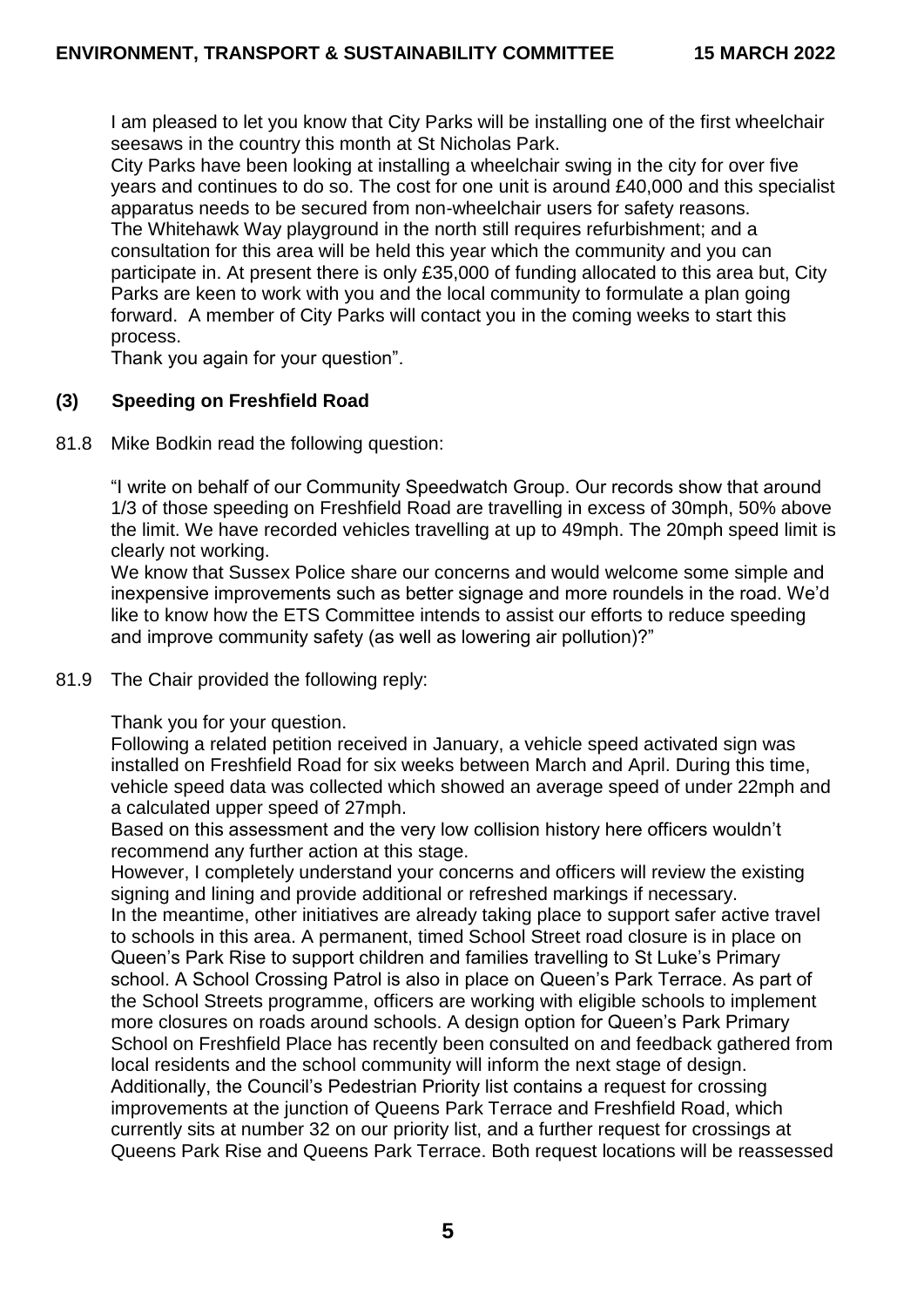to determine their priority for pedestrian crossing improvement measures which can help to further reduce speeding traffic.

I would like to personally thank you for volunteering on the speedwatch initiative, I recently spent time with residents on Withdean Road in my ward and know it's not always a pleasant experience. I would add that our local Withdean team encountered very similar speeding traffic to your group".

81.10 Mike Bodkin ask the following supplementary question:

"Would Members be happy to attend a (Speedwatch) session?"

81.11 The Chair provided the following reply:

"Yes, absolutely".

# **(4) East Brighton Tennis Courts**

81.12 On behalf of a ward resident, Councillor Platts put following question:

"I used to enjoy playing tennis in East Brighton Park and whilst I understood the need for the Covid test centre, I am hoping it will now no longer needed. Can the Council tell me when the tennis courts in East Brighton Park will be reinstated and if they will be resurfaced and repairs to the fence be carried out so that residents can use them to play once again?"

81.13 The Chair provided the following reply:

"In line with the Prime Minister's announcement on 21 February 2022 and the governments recently published 'Living with Covid' Strategy, PCR testing centres such as the one in East Brighton Park will cease at the end March 2022. The council's Estates and Public health Teams will be liaising with UKHSA (the UK Health Security Agency) on the removal of the testing centre from East Brighton Park. Due to the huge number of testing centres across the country that will need to be removed, it is not yet clear how quickly UKSHA will remove the testing centre at East Brighton Park. This is a vast project to undertake and massive task to demobilise the testing centres across the whole country, so it may take some time for the East Brighton Park testing centre to be removed. Council officers are liaising with UKHSA with the aim of getting greater clarity on the timetable for removing the East Brighton Park testing centre. Once, the testing centre has been removed, council officers will be appointing a

contractor to resurface the tennis courts at East Brighton Park. A budget is in place for the resurfacing of these tennis courts and I have asked officers to keep ward councillors updated on the timescale for resurfacing the courts".

# **(c) Deputations**

### **(1) Westdene School Streets**

81.14 The Committee considered a deputation outlining concerns relating to the Westdene School Streets initiative.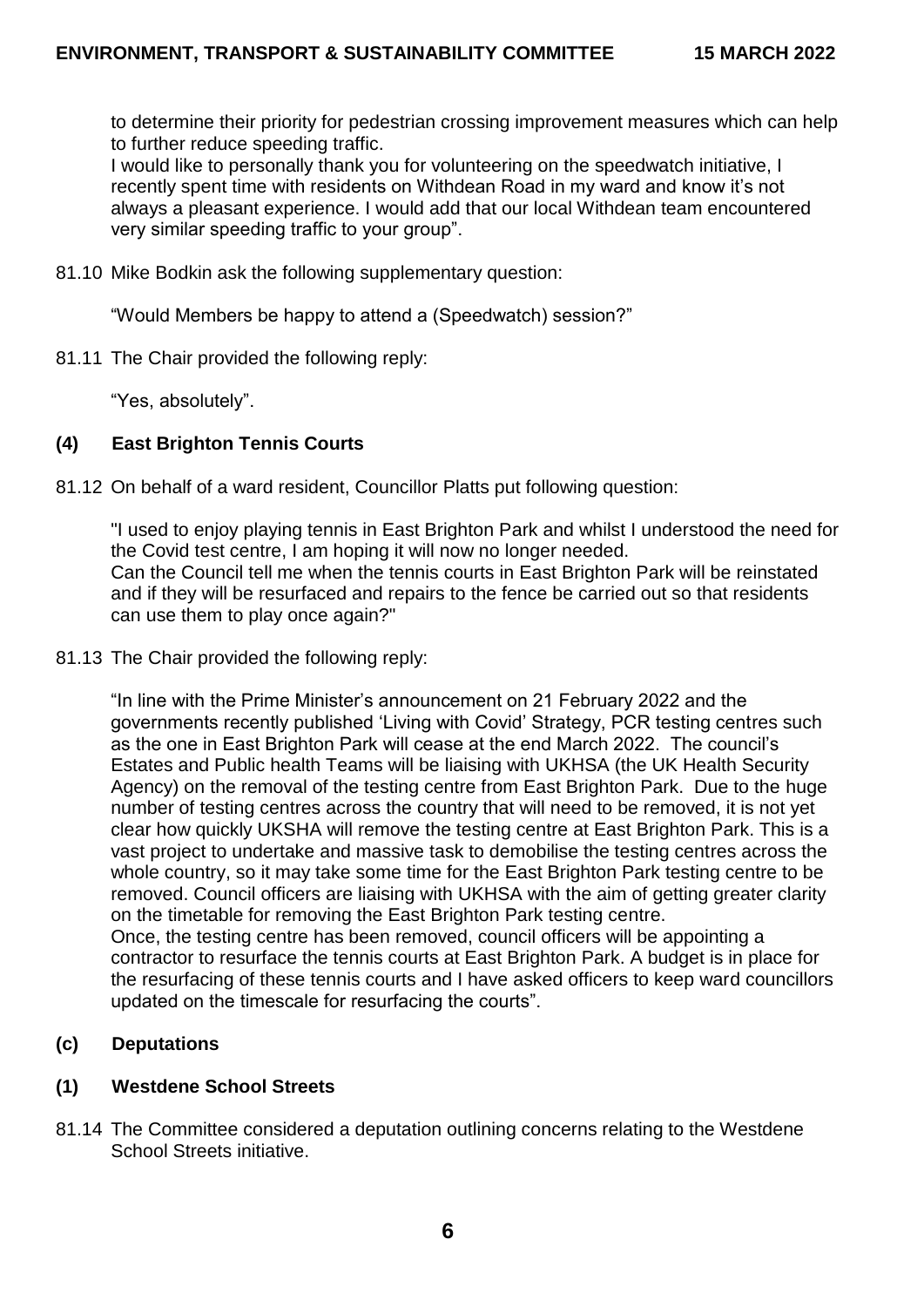#### 81.15 The Chair provided the following response:

"Thank you for your deputation, as a Ward Councillor for Withdean ward as well as Co-Chair of this committee, this matter is extremely important to me.

Like many schools in the city, Westdene School has faced ongoing problems with road safety issues stemming from increased traffic, dangerous driving and illegal parking at school drop off and pick up times. Concerns about road safety around Westdene School have been longstanding and raised by local residents, parents and the school as well as by ward Cllrs.

A deputation was presented to this committee in November 2019 which called for a permanent, timed School Street closure to be implemented on Bankside and Barn Rise. At that time, myself and other members of this Committee also raised concerns about the situation at Westdene and it was suggested that the school be included in a pilot of School Streets.

The Covid-19 pandemic accelerated the introduction of School Streets in Brighton & Hove as there was an additional need to create more space for pedestrians outside school entrances to allow for physical distancing. An amendment was agreed by this committee in June 2020, to introduce a citywide emergency School Streets programme as an amendment to the Interim Local Cycling and Walking Infrastructure Plan. 14 schools across the city trialled a School Street as part of the emergency programme, with Westdene School offered a one-day taster event.

Following the trialling of School Streets closures as part of the pandemic response, a commitment was made by the Council to deliver a rolling School Streets programme with the aim of implementing timed closures outside as many of the city's schools as possible. Assessment criteria, based on the Hackney School Streets toolkit, to assess schools for their eligibility for a School Street was agreed by ETS Committee. A total of 55 infant, junior and primary schools were subsequently assessed for their eligibility for a School Streets closure. Based on this assessment, a priority list of 12 schools was determined for implementation in the first two years of the programme, which included Westdene Primary School. This approach was again agreed by the ETS Committee in September of 2021 and officers were given approval to proceed on this basis.

It is typical for a preliminary design to be consulted on and for the feedback used from consultations to determine any changes required to improve the design of schemes. For all proposed School Streets schemes, preliminary designs were open to the public to submit their views on for 6 weeks from mid- October to the end of November last year. The consultation for Westdene School Streets received 260 responses with over 75% respondents in support of the principal of school streets and over 70% in support of the proposed preliminary design. In addition to the consultation, we have also welcomed and accepted stakeholder feedback from other means and are grateful to Westdene Residents Group for their report which was submitted to the School Streets Team. Officers will consider this alongside the consultation feedback as part of the next design phase.

Despite majority support for the preliminary design, the design is not final and officers will ensure changes will be made where possible to respond to issues and concerns raised throughout the process. Traffic monitoring is also being carried out, which will provide a pre-implementation baseline of data to help measure impacts when the scheme is implemented. As a result of the concerns raised about the proposed scheme at Westdene, we will also be implementing the scheme on an Experimental Traffic Regulation Order which will allow us to monitor the impact of the scheme and will allow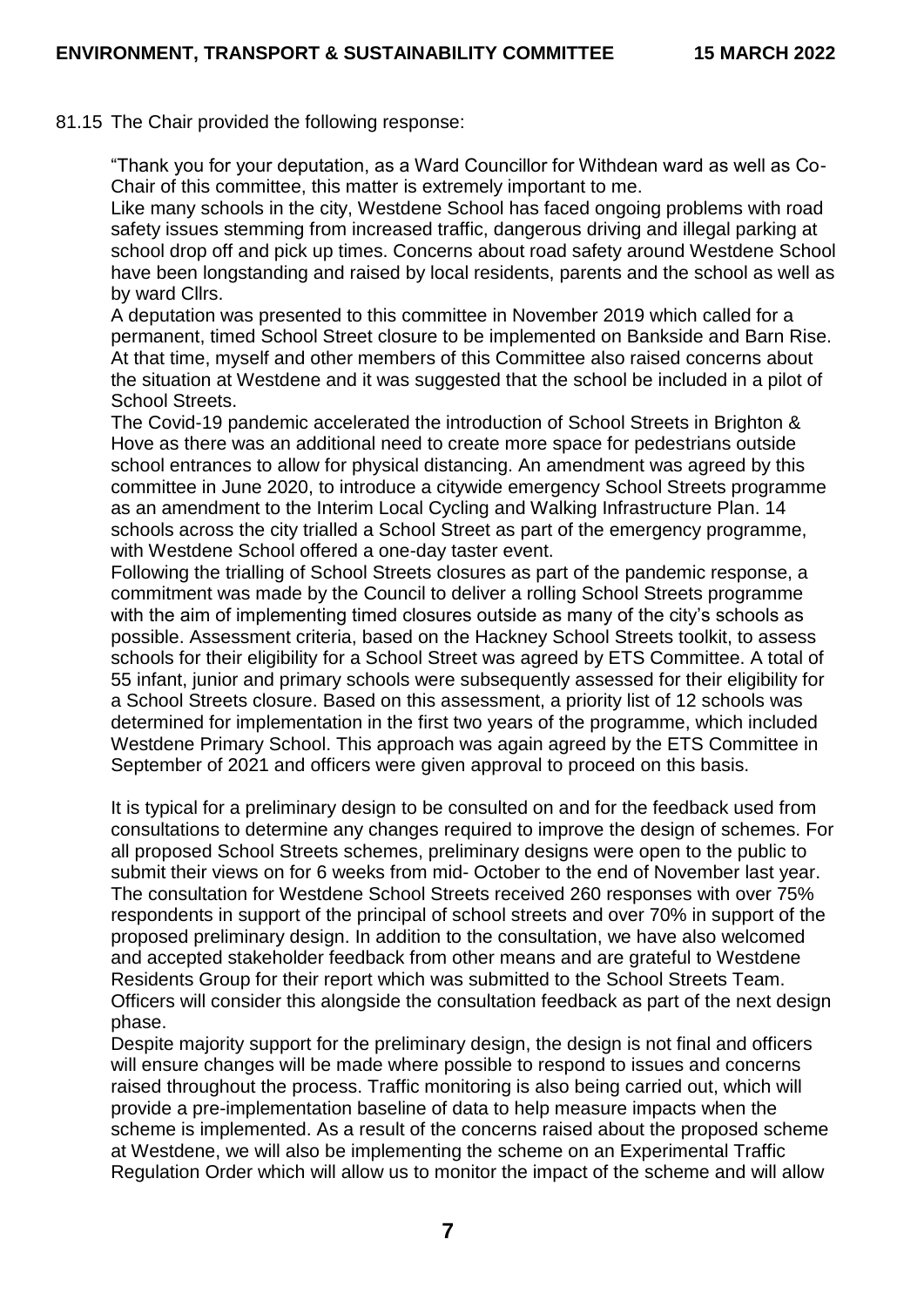local residents and members of the school community a further opportunity to report on their experiences with the scheme so any adjustments can then be made, if necessary, before the any measures are made permanent.

We are committed to supporting schools in the city to address these issues and create safer journeys to school, and that also encourage sustainable, active travel modes which contribute to children's health and wellbeing and reduce emissions from vehicles".

81.16 **Resolved-** That the Committee note the deputation.

## **(2) Refund Valley Gardens Bus Gate fines**

- 81.17 The Committee considered a deputation that contended that the council had not met its duty in the issuing of PCN's relating to the Bus Gate on Valley Gardens and all should be refunded.
- 81.18 The Chair provided the following response:

"At the last ETS Committee through a verbal update it was agreed that we would review the approaches to the Valley Gardens bus gates to ensure they are as clear as possible for motorists. It was made clear that no changes were required to the current lining and signing within the bus gates and at the entry point. These had already been reviewed and no independent adjudication decisions from the Traffic Penalty Tribunal in relation to appeals have been made that any of the signage is at fault.

To clarify no reference to 9.7.3 of the DFT guidance has formed appeals to the Council so, therefore, has not needed to be reviewed by the Traffic Penalty Tribunal. The main reasons for lost appeals include medical emergencies, incorrect Vehicle registration, late provision of evidence, road surface erosion which has been rectified and procedural error back office which is standard for any bus lane enforcement.

The Valley Gardens Bus gates have been designed using DfT guidance specifically Traffic Signs Manual, Section 9.7.3 providing a short length of bus-only street. On a twoway road, access may be restricted to buses in one direction only with all traffic permitted in the opposite direction. It is advised that a traffic island be utilised to separate the traffic lanes but this is not a requirement. In the case of Valley Gardens the carriageway has been narrowed considerably to 3.2 meter running lanes to restrict movements and allow clear sight of 'No Entry signage'. In line with section 9.7.3 the bus gates have been implemented to allow full access but to restrict through traffic. As this route was previously a through route, signage has been implemented to advise on alternative routes inline with DfT guidance.

New signage has now been installed to ensure the routes are as clear as possible to motorists. Additional advanced CCTV enforcement signs, new lane directional signage at the bottom of North Road and the removal of street clutter at the approach to the bus gates have ensured the approaches are clearly visible. The advanced directional signage on the primary route ( A23) are also due to be upgraded making them more visible to motorists with larger text, these are due to be installed this week. There is currently no justification or evidence to review this further or to refund fines as the signage was already legally compliant and clear".

81.19 Councillor Nemeth moved a motion to request an officer report on the matter.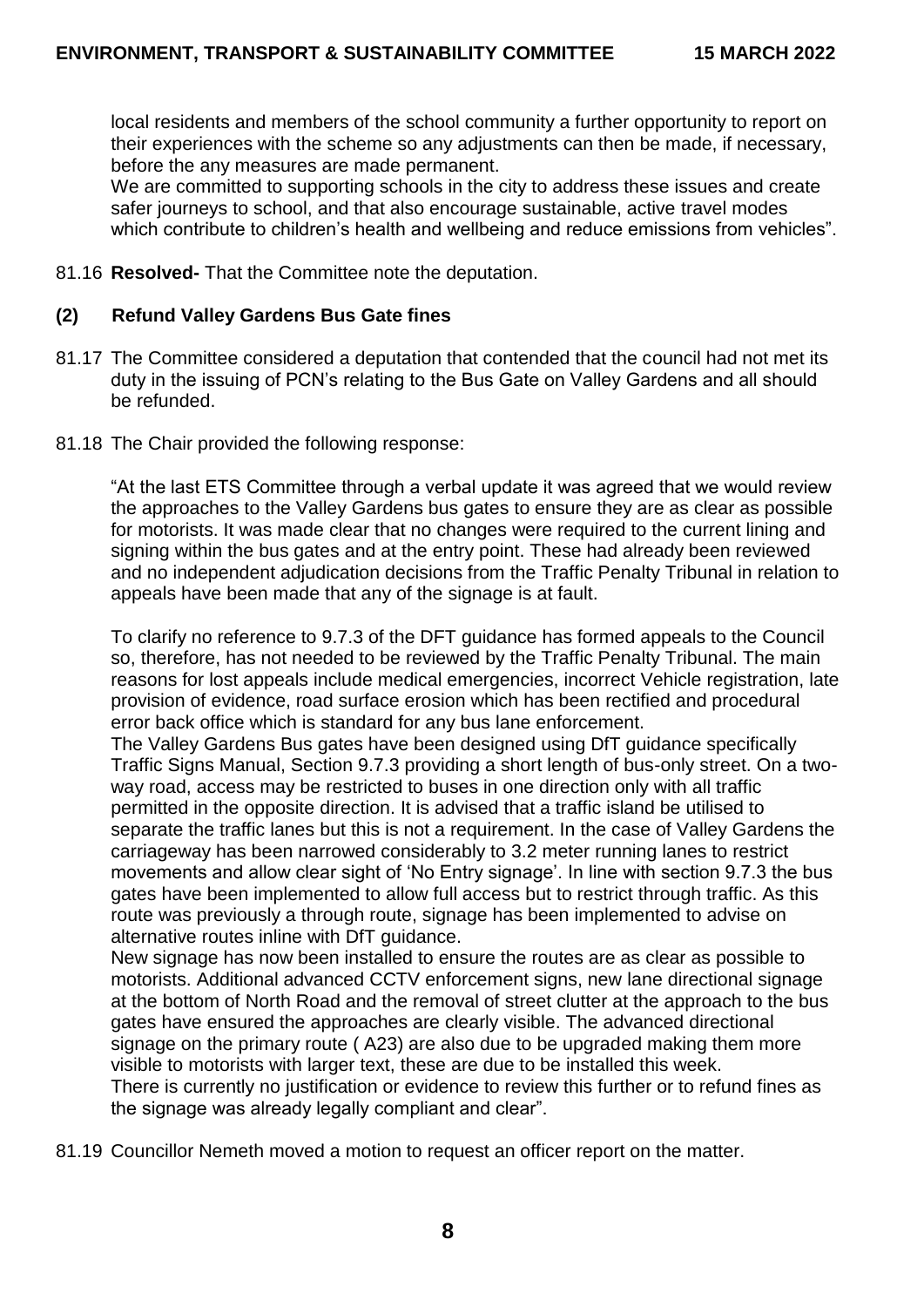- 81.20 Councillor Peltzer Dunn formally seconded the motion.
- 81.21 The Chair put the motion to the vote that failed.
- 81.22 **Resolved-** That the Committee note the deputation.

## **(3) Roundhill Liveable Neighbourhood**

- 81.23 The Committee considered a deputation requesting request formal consideration for Round Hill to be included in the roll-out of the Council's Low-Traffic Neighbourhood Scheme.
- 81.24 The Chair provided the following response:

"Thank you for presenting this deputation Councillor West. I know that you have had a lot of involvement with residents in the Round Hill area regarding their concerns and ideas for solving some of them. As a result, officers are supporting the community-led Round Hill Greening Project to deliver planters across the area and we look forward to seeing these installed in the future. Concerns expressed by residents about traffic will also be addressed in a future report requested by this committee in November last year. We are aware that interest in creating Liveable Neighbourhoods is growing, and we are looking forward to the ongoing development of the proposals for the Hanover & Tarner pilot project and future reports to this committee. This pilot will help to inform other future Liveable Neighbourhood projects in the city.

In response to this committee, officers are also developing a prioritisation framework for other requests for low traffic or liveable neighbourhoods, or similar measures. This Framework will enable a transparent and objective assessment of requests against a number of factors to help identify the most appropriate locations to manage and reduce traffic and enable more active travel and social activities to take place in local areas. It is helpful to see that the deputation has included the objectives that residents would like to achieve for the Round Hill area.

The new framework will ensure that there is a consistent and balanced approach to assessing requests and will help inform how we make decisions about where we could direct officer time and budgets. This will then help manage these types of requests from different parts of the city. The framework will be considered by this committee, and when approved we will then be able to assess this request for the Round Hill area alongside other locations. Those outcomes will then be reported to committee and will help ensure that the locations that are prioritised will achieve the greatest impact. We will ensure that communities are made aware of the progress and outcomes of this work, and those locations that are prioritised to be progressed will then be subject to further study and engagement with communities to help explore issues and develop ideas and options to address them".

81.25 **Resolved-** That the Committee note the deputation.

# **82 ITEMS REFERRED FROM COUNCIL**

**(c) Deputations**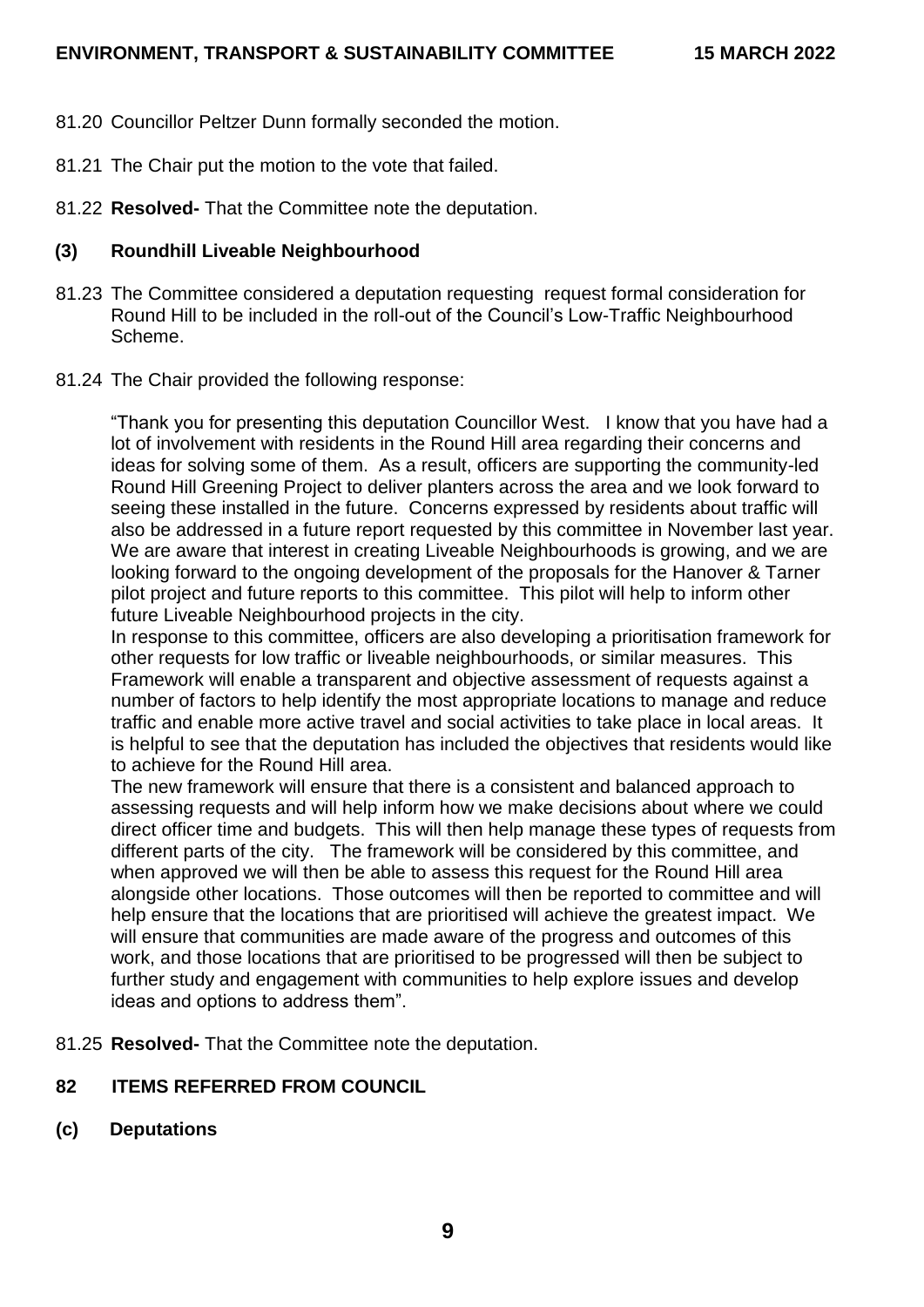- 82.1 The Committee considered a deputation referred from the Public Engagement Meeting held on 3 February 2022 that requested the Council investigate a free bus travel policy for residents under 17.
- 82.2 The Chair provided the following response:

"Firstly, I would like to thank David and Class Divide for the deputation and all the work you have been doing on this. I and my colleagues on this committee and on the Children, Young People and Skills Committee want to see fair access to education and opportunities for young people across the city. I acknowledge the important role transport policy, including in relation to buses, has in this and can see the potential benefits of making buses free for young people.

As an administration, it is our ultimate aspiration that young people can travel on buses for free as they do in London and Scotland. This is reflected in our ambitious Bus Service Improvement Plan which we submitted to the Department for Transport last year. Along with other authorities, we are currently waiting to hear the outcome of funding for this.

Whilst our fingers are crossed, I do sadly need to provide a bit of caution on this. We expect that free fares would cost at least £6m per year which would need to be publicly funded. Even if government funding is awarded to help provide lower fares to young people, they have asked that proposals are sustainable. This is so we avoid a situation where generous offers are suddenly removed when funding ends. I agree we need to be careful with this and unfortunately have to say the council's finances mean we could not commit to ongoing funding at this level.

However, officers are currently working with neighbouring authorities on different options for an additional discount scheme above what is currently offered by bus operators. We hope to announce more on this once we know what funding will be available. We also want to work with bus operators to make sure people are always getting the lowest fare available to them.

I acknowledge that Class Divide would like us to ask bus operators to make more commitments themselves. On this point, I have to say that operators continue to be impacted by lower passenger numbers as a result of the pandemic. Therefore, at this time, increased costs or reduced revenue to them would risk reduced services. I very much welcome support funding the Department for Transport has provided during the pandemic, which has largely avoided service cuts. I am pleased to see the Secretary of State's decision this month to extend support until October which will be critical as the city recovers. However, he has said this will be the final payment. The priority for operators after this will therefore need to be on maintaining services.

I can though commit to working as hard as we can with bus operators through our Enhanced Partnership to deliver improvements to bus services. If funding is received for the Bus Service Improvement Plan, it is our intention that a report will be brought to a future meeting of this committee with more detailed plans. I have also asked officers to engage with Class Divide as we develop proposals".

- 82.3 Councillor Platts moved a motion to call for an officer report on the matter.
- 82.4 Councillor Wilkinson formally seconded the motion.
- 82.5 The Chair put the motion to the vote that passed.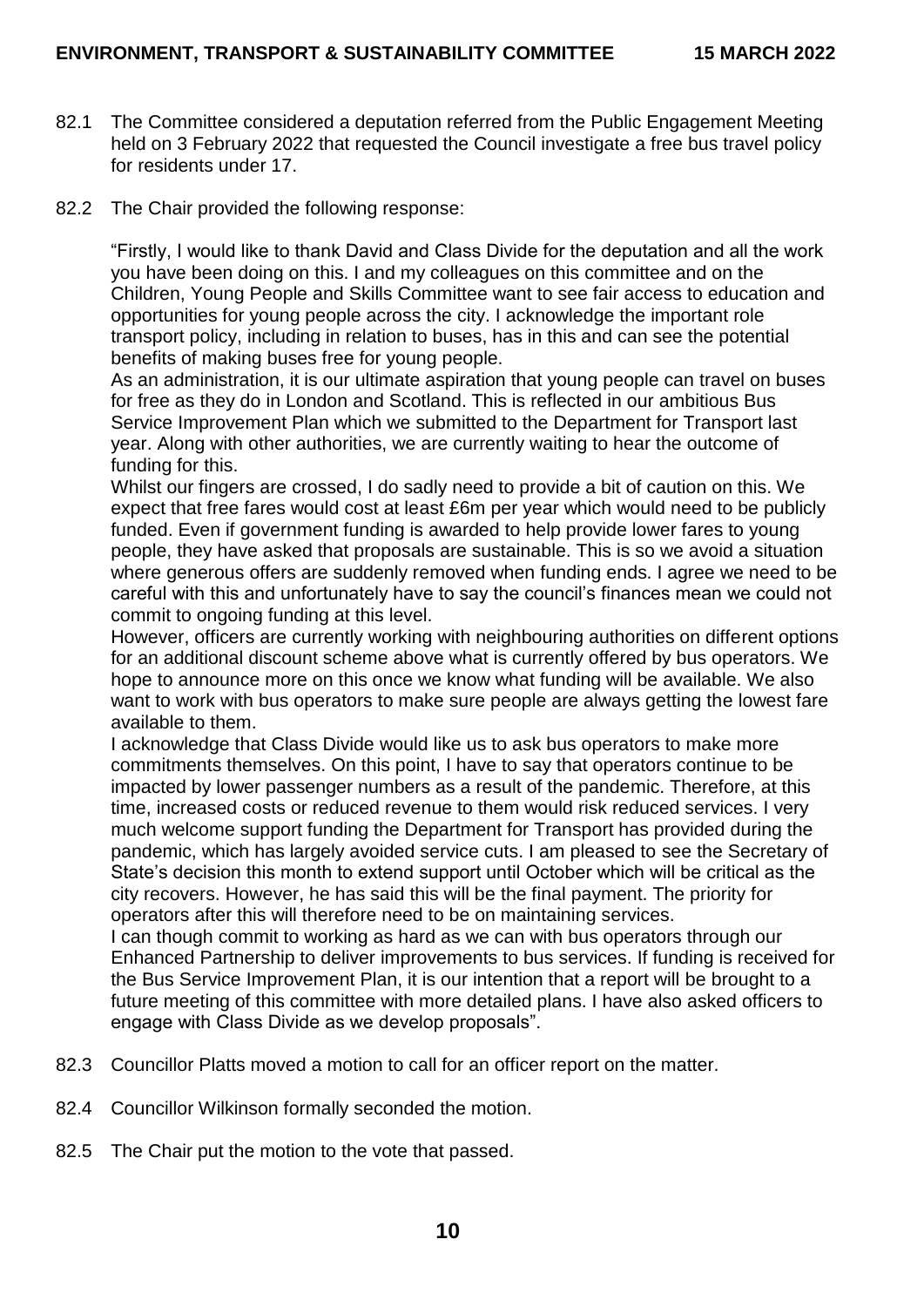82.6 **Resolved-** That the Committee receive an officer report responding to the deputation.

## **83 MEMBER INVOLVEMENT**

- **(b) Written Questions**
- **(1) Woodland Trust**
- 83.1 Councillor Platts read the following question:

"The Woodland Trust has worked with various local authorities on improving tree cover, including Cardiff, Wrexham, Newcastle, Plymouth and Bristol. In Bristol the goal is to double the tree canopy to 24% by 2046. Local authority help is around locating land, securing funding and engaging the public in the idea. Brighton and Hove is exactly the kind of outward-looking city where the same idea would work and be likely to have public support. Can the Council confirm whether they are in touch with the Woodland Trust and if not, will they make contact to forge a working relationship to improve our tree canopy?"

83.2 The Chair provided the following reply:

"City Parks will be meeting with The Woodland Trust to discuss how they have supported other Local Authorities on the issue of planning and preservation of green infrastructure.

City Parks have also expressed their interest to The Woodland Trust in seeking assistance to improve the council's policy documentation with respect to trees. Representatives from The Woodland Trust also sit on the City Park's-led Tree Forum, linking in with other stakeholders from across the city".

### **(d) Notices of Motion**

### **(1) Victoria Fountain**

83.3 The Committee considered a Notice of Motion referred from the meeting of Full Council held on 3 February 2022:

This Council requests the Environment, Transport & Sustainability Committee:

- 1. To commission an urgent investigation into the appearance of a sink hole after the removal of the Christmas market and funfair, and whether existing known damage to the Victoria Fountain has been worsened by the funfair, or may be worsened by heavy equipment due to be placed there during planned work on Valley Gardens 3; and
- 2. To agree to the public release of all findings so that residents can be assured that the city's historic sites and important heritage assets will be treated with the respect they deserve.
- 83.4 The Chair provided the following response: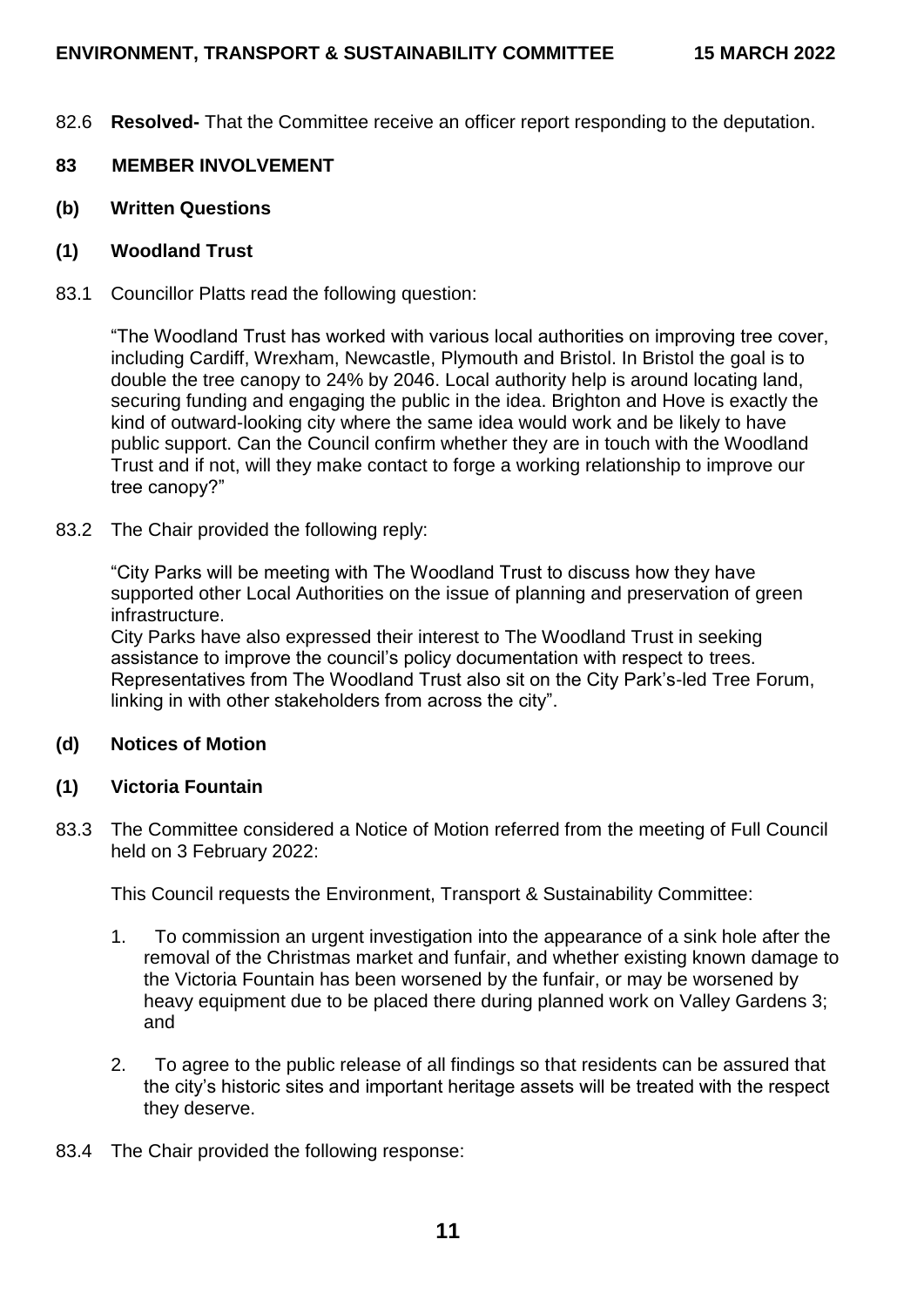"The Council has commissioned Hemsley Orrell Partnership (HOP), specialist local civil and structural engineers, to investigate the appearance of the sink hole at the Old Steine Gardens following the removal of the Christmas Festival and funfair. We have also commissioned the Geotechnics firm already engaged by Transport colleagues on the Valley Garden Phase 3 (VG3) project to carry out a Ground Penetrating Radar (GPR) survey of the area where the sink hole has appeared and they will be carrying out an intensive study in the next 3 weeks using two types of GRP to cross reference. Once HOP have the results of the GRP survey they will analyse and report on the findings giving recommendations on remedial actions. The council should receive HOP's report and recommendations within the next 4 weeks.

The council and HOP have also been in contact with Southern Water regarding the sink hole who have visited the site on two occasions and confirmed that the "swallow hole" has not been caused by any deterioration of their sewer pipe directly under the hole itself. We still await Southern Water's written confirmation of their survey which we have been promised within the next 10 days.

The Victoria Fountain, Old Steine is temporarily propped up and has been made safe following HOP's condition report that identified structural problems in early 2020. There were delays to carrying out intrusive surveys due to the pandemic and HOP were commissioned for further in-depth surveys of the structure in 2021 to be able to specify the repair works for all the specialisms associated with the project. HOP have been appointed to carry out the major refurbishment and repairs required to renovate the Victoria Fountain which are programmed to start in June following the clearance of the site after the Fringe Festival. It is part of HOP's brief to assess the ground conditions to ensure safe working with the crane that will be needed for the Fountain refurbishment project.

Following a recent due diligence exercise HOP have confirmed that the listing of the Victoria Fountain is not related to the Christmas Festival.

The Transport Team have confirmed that Valley Gardens Phase 3 will not require any construction or heavy plant on Old Steine Gardens.

We can certainly arrange for a public release of findings following receipt of the Structural report and GPR survey".

- 83.5 Councillor Nemeth moved a motion to request an officer report on the matter.
- 83.6 Councillor Platts formally seconded the motion.
- 83.7 The Chair put the motion to the vote that passed.
- 83.8 **Resolved-** That the Committee receive an update report on the matter.

#### **(2) Westdene Park & Ride**

83.9 The Committee considered a Notice of Motion referred from the meeting of Full Council held on 3 February 2022:

This Council:

1. Notes that Environment, Transport & Sustainability Committee voted on 21<sup>st</sup> July 2021 for an urgent report for the next meeting of that committee on Administration proposals for a park and ride scheme on Mill Road in Westdene;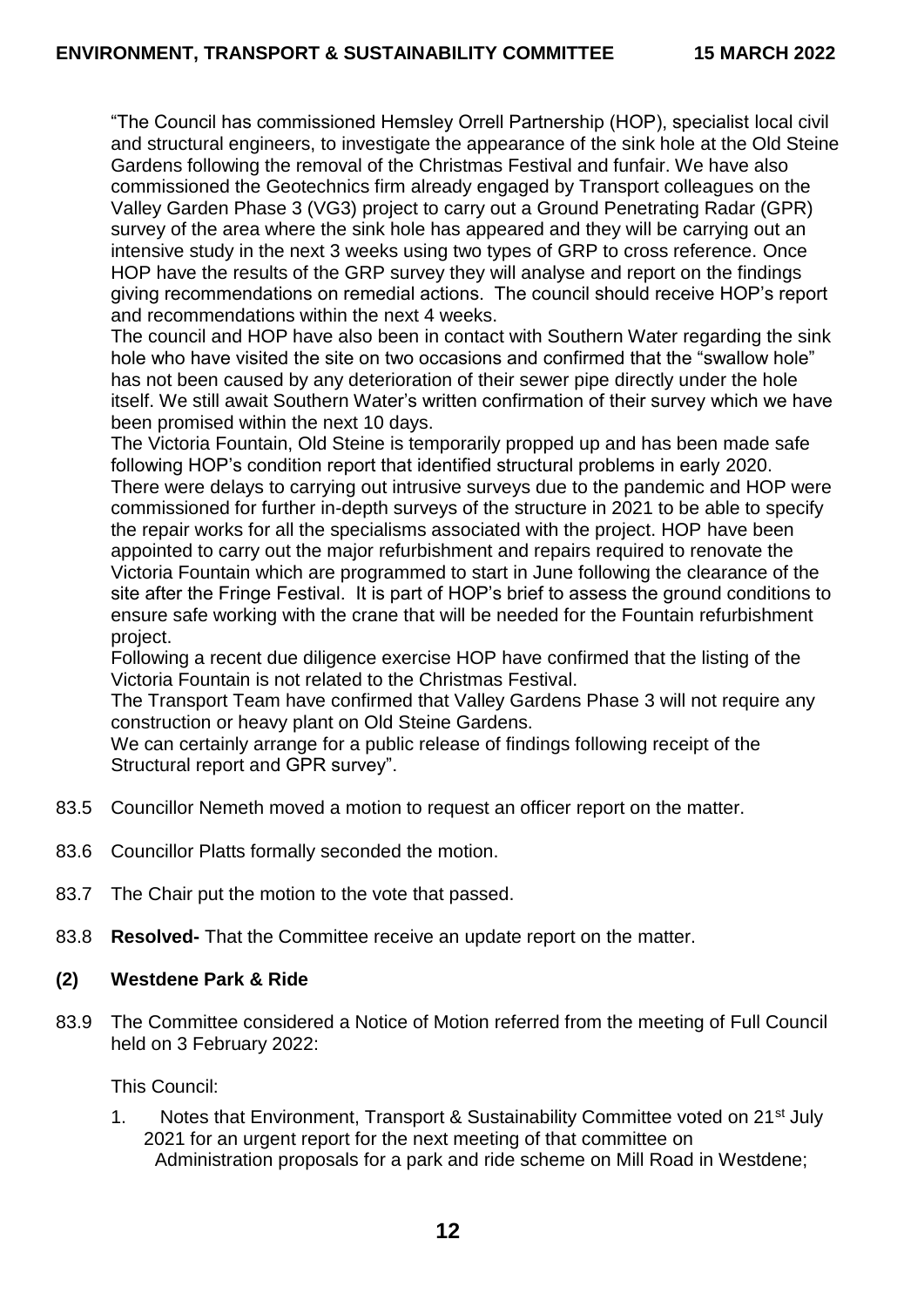- 2. Further notes that no report was forthcoming at meetings of Environment, Transport & Sustainability Committee on 21<sup>st</sup> September 2021, 16<sup>th</sup> November 2021 or 18<sup>th</sup> January 2022:
- 3. Notes that the Labour Group identified funds in last year's underspend to invest in a park and ride scheme;
- 4. Urgently calls on the Administration to deliver a report to the next meeting of the Environment, Transport & Sustainability Committee with an update on current progress.
- 83.10 The Chair provided the following response:

"As you know this is now the subject of a comprehensive report at this meeting which details the trial proposed by the bus company, and suggestions on how to proceed, also outlining how the park and ride scheme would work.

The bus operator has indicated that it wishes to trial a car park and ride using Mill Road. It intends to provide the necessary staff and resources to understand the impacts of using the road for a period of 4 months. Once completed the data that will be collated and then further discussions will take place on the future of using the road as a P&R. Committee can consider this shortly in the rest of the agenda.

The report clarifies the situation related to the funding of the trial and the separate issue related to assessing sites for a permanent P&R and the £15,000 made available to fund the assessment so will not be used in the trial".

### **(3) Resident/Visitors 'Bus Gate' Fines**

83.11 Councillor Nemeth moved the follow Notice of Motion:

This Council:

- 1. Notes that Labour and Green Groups voted to make permanent two Experimental Traffic Regulation Orders relating to 'Bus Gates' in Valley Gardens after figures were released showing that the gates are not working as intended and that around 10,000 residents/visitors are being fined each month;
- 2. Requests an urgent Officer Report to Environment, Transport & Sustainability Committee to consider options to redesign the defective junctions.
- 83.12 Councillor Peltzer Dunn formally seconded the Notice of Motion.
- 83.13 In response to queries raised by Members, the Executive Director, Economy, Environment & Culture stated that the number of fines issued each month was declining and current figures could be provided after the meeting.
- 83.14 The Chair put the Notice of Motion to the vote that failed.
- 83.15 Councillors Nemeth and Peltzer Dunn requested that the official record their votes in support of the Notice of Motion.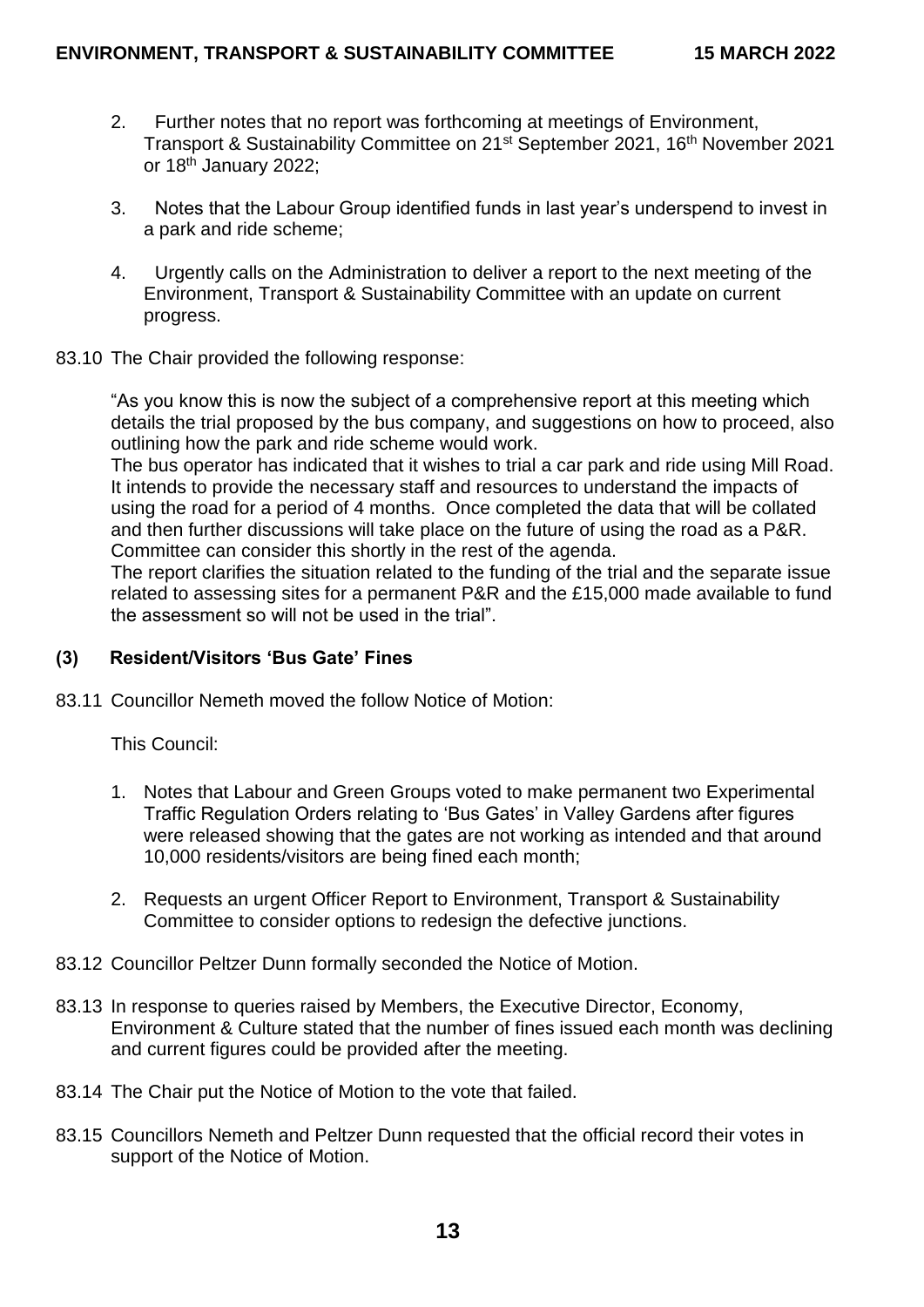## **84 LOCAL TRANSPORT PLAN 2022/23 CAPITAL PROGRAMME**

#### **Resolved-**

### That the Environment, Transport & Sustainability Committee:

1) Recommends that Policy & Resources Committee agrees the 2022/23 Local Transport Plan capital programme budget allocation of £6.357 million, as set out in Appendix 1 of this report.

### **85 LOCAL TRANSPORT PLAN - ENGAGEMENT OUTCOMES**

- 85.1 The Committee considered a report of the Executive Director, Economy, Environment & Culture that summarised the feedback and responses to the initial engagement undertaken during autumn 2021 on the development of the council's fifth Local Transport Plan [LTP5]. Based on the feedback, the report sought approval of amendments to some of the principles, priority areas and initial set of proposed interventions set out in the 'Developing a new Transport Plan for Brighton & Hove' consultation document which was approved by this committee for consultation in June 2021. The report also set out the next steps in the development of LTP5.
- 85.2 In response to questions from Councillor Platts, the Head of Transport Policy & Strategy explained that understanding of travel that potential offset journeys such as supermarket home deliveries was something that would be explored in future workstreams. A minibus service in areas that were less well served by buses would be something reviewed in the Bus Service Improvement Plan (BSIP) and future provision of parking was something assessed on a case-by-case basis in planning applications.
- 85.3 Councillor Nemeth stated that there were a number of gaps in policy and the report did not go far enough to address disagreements between motorists and cyclists and therefore the Conservative Group would be abstaining on the vote on the report.

#### 85.4 **Resolved-**

- 1) That the Committee approves the proposed amendments to the Local Transport Plan's three key principles, as set out in paragraph 3.23 of this report.
- 2) That the Committee approves the proposed amendments to the Local Transport Plan's six priority areas and interventions, as set out in Appendix 6 of this report.
- 3) That the Committee notes the next steps and indicative programme for the completion of Local Transport Plan 5, as set out in paragraph 3.33.

### **86 LOCAL CYCLING AND WALKING INFRASTRUCTURE PLAN (LCWIP)**

86.1 The Committee considered a report of the Executive Director, Economy, Environment & Culture that presented the proposed Local Cycling, Walking Infrastructure Plan (LCWIP) that set out the strategic plans and ambitions for routes and areas in the city to be improved for active travel. The LCWIP Brighton & Hove's LCWIP has been progressed over the last three years, involving stakeholder and public engagement.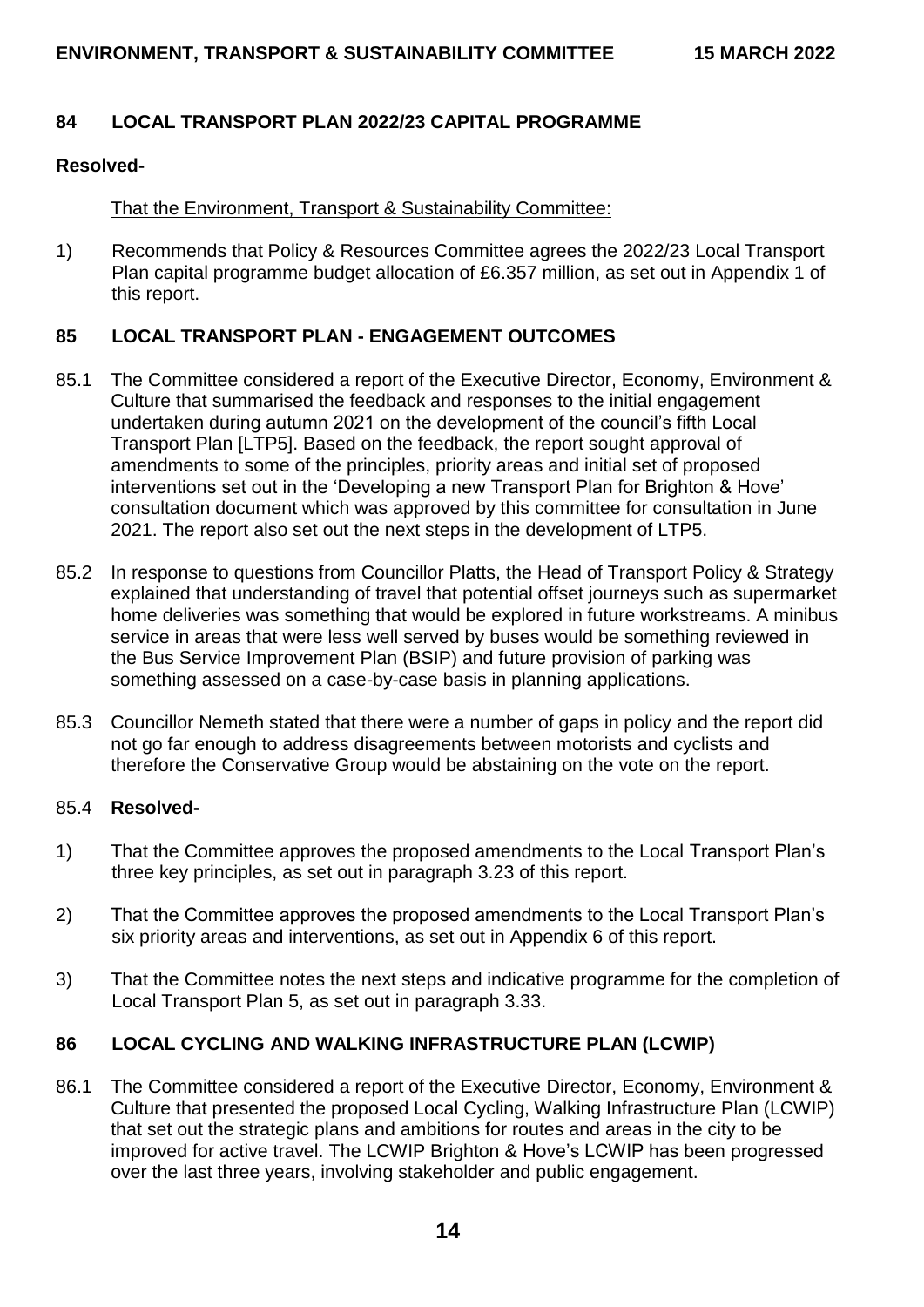- 86.2 Councillor Nemeth observed that the report proposed a permanent cycle route on Old Shoreham Road which was something that had previously been rejected by the committee and an issue his Group were against in principle and would therefore be voting against the report recommendations.
- 86.3 In response to a question from Councillor Wilkinson, the Principal Transport Planner confirmed that any LCWIP schemes undertaken would have a detailed design and more consultation and committee approval requested.
- 86.4 In response to a question from Councillor Platts, the Principal Transport Planner confirmed that Wilson Avenue was a high and long-term priority as not all high priority schemes were deliverable in the short-term. The timescale on any scheme could shorten should increased funding become available.

#### 86.5 **Resolved-**

- 1) That Committee agrees the Local Cycling and Walking Infrastructure Plan (LCWIP) (Appendix 2 to this report) as a basis for the strategic planning of active travel network improvements in the city over the next ten years.
- 2) That the Committee agrees that the cross-party Local Cycling and Walking Infrastructure Plan (LCWIP) Member Working Group continues to operate in order to provide oversight of the delivery of the plan, with amended Terms of Reference brought to a future meeting of the Policy & Resources committee for approval.

### **87 TRIAL PARK & RIDE**

- 87.1 The Committee considered a report of the Executive Director, Economy, Environment & Culture that provided and update on the intention of the Bus Operator (Brighton and Hove Bus and Coach Company) to trial a Park & Ride (P&R) on Mill Road from June 2022 to September 2022.
- 87.2 In response to questions from Councillor Peltzer Dunn, Andrew Strange of Brighton & Hove Bus Company clarified that the scheme would operate every 12 minutes through to midnight, 7 days a week except matchdays at the Amex Stadium. The scheme was predominately aimed at tourists and visitors from areas with no direct public transport link. Fares would be slightly more than a network ticket and would be a limited stop service from Mill Road to the city centre.
- 87.3 In response to a question from Councillor Wilkinson, Adrian Strange explained that the service would be seasonal and deploy buses that were unused during the university holiday period.
- 87.4 In response to a question from Councillor Nemeth, Adrian Strange explained that planning consent would be required for a permanent scheme should the trial be a success and discussion with the SDNPA were planned.

### 87.5 **Resolved-**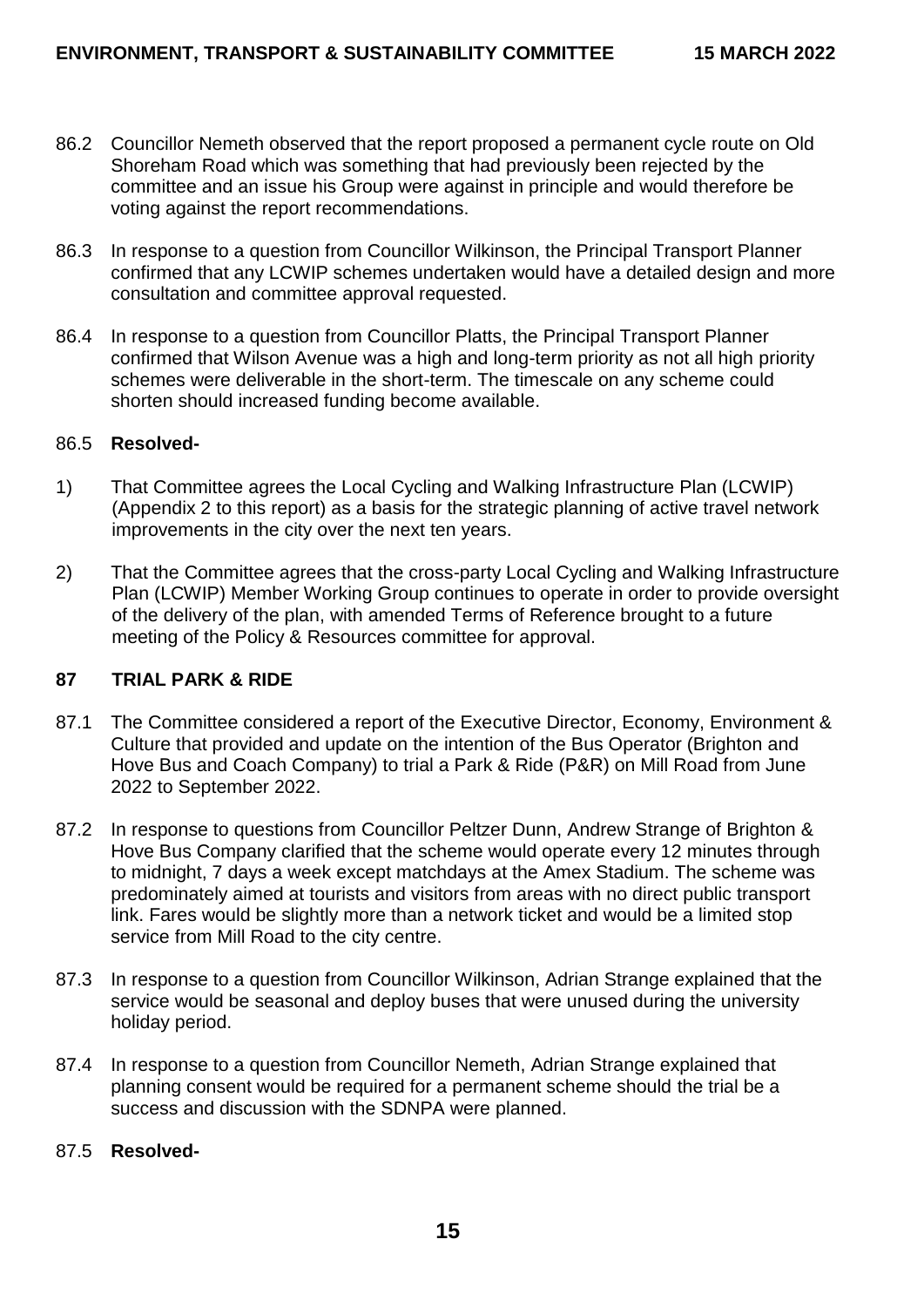1) That Committee agrees to the use of Mill Road as a Park & Ride for a trial period between June and September 2022 to enable Brighton & Hove Bus and Coach Company to plan and progress their park and ride trial scheme.

## **88 A259: WALKING, CYCLING AND ACCESSIBILITY IMPROVEMENTS**

- 88.1 The Committee considered a report of the Executive Director, Economy, Environment & Culture that outlined the results of the second round of consultation as requested at ETS Committee on the 21st July 2022 for the Tranche 2 Active Travel Funded A259 Walking, Cycling and Accessibility Improvement Scheme. The report also presented the detailed scheme design as informed by the consultation.
- 88.2 On behalf of the Conservative Group, Councillor Nemeth proposed the following motion to amend the recommendations:
	- 2.1 That this Committee approve the *elements of the* A259 Active Travel Scheme Walking, Cycling and Accessibility Improvements detailed design scheme as presented in Appendix 1 *to the east of Hove Street and calls for an officer report to be brought back to committee on the elements to the west as to how concerns over turning-points, crossings and integration with the Kingsway to the Sea project will be fully addressed.*
- 88.3 Councillor Peltzer Dunn formally seconded the motion.
- 88.4 In response to questions from Councillor Peltzer Dunn, the Senior Project Manager explained that the long-term aspiration for the A259 was a separated space for cyclists and pedestrians. The Kingsway by the Sea project was an exciting scheme and officers were working collaboratively on linking both schemes. Officers were reviewing the current layout to seek additional space for right turns. Further, the road itself was underutilised through most of the day however, journey times were likely to increase at peak times as part of the changes.
- 88.5 The Chair then put the Conservative Group motion to the vote that failed.
- 88.6 The Chair then put the recommendations to the vote that were approved.

#### 88.7 **Resolved-**

- 1) That the Committee approve the A259 Active Travel Scheme Walking, Cycling and Accessibility Improvements detailed design scheme as presented in Appendix 1.
- 2) That the Committee authorises officers to commence the construction phase and to procure the Works Contract under the authority of the Executive Director.

### **89 A23 ACTIVE TRAVEL SCHEME - PHASE 1**

#### **Resolved-**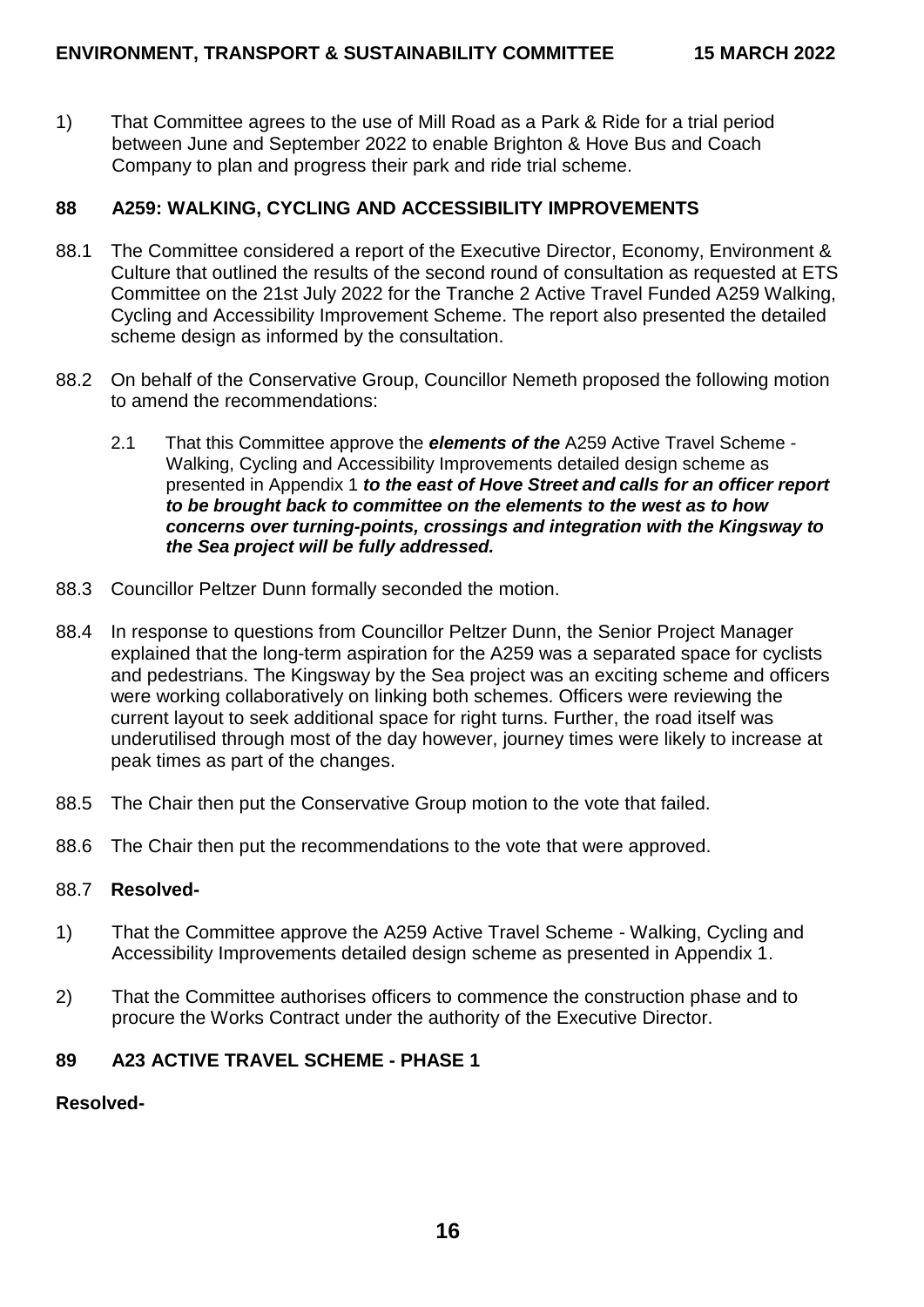- 1) That the Committee approves the A23 Phase 1 Detailed Design as presented in appendix 1 and supports officers to procced with the associated Traffic Regulation Order.
- 2) That the Committee authorises officers to commence the construction phase and to procure the Works Contract under the authority of the Executive Director.

## **90 PARKING SCHEME UPDATE REPORT**

### **Resolved-**

- 1) That the Committee having taken account of all duly made representations and comments, agrees to proceed to the next stage of the detailed design for the Roedean Area. This will consist of a consultation to the whole area on a light touch parking scheme Monday to Sunday.
- 2) That the Committee having taken account of all duly made representations and comments, agrees to proceed to the next stage of the detailed design for the Hallyburton Road area. This will consist of a consultation to the whole area on a light touch parking scheme Monday to Friday.
- 3) That the Committee having taken account of all duly made representations and comments, agrees there will be no change to the days and times of operation in Zone W. Minor changes to parking are being considered around Wish Park and if changes are required will be included in a future Traffic Regulation Order.
- 4) That the Committee having taken account of all duly made representations and comments, agrees there will be no change to the days and times of operation in Zone L West Hove. Minor changes to parking are being considered and if changes are required will be included in a future Traffic Regulation Order.

# **91 PLAYGROUND REFURBISHMENT PROGRAMME**

The item was deferred.

# **92 COMMERCIAL BINS ON THE HIGHWAY**

### **Resolved-**

- **1)** That Committee agrees an amendment to the model to allow bins/sacks to be left out overnight. This will be a medium-term adjustment and be subject to review in 12 to 18 months' time once businesses are familiar with the new arrangements.
- 2) That Committee delegates authority to the Executive Director Economy, Environment & Culture to determine the parameters of this amendment, including the types of sacks to be permitted overnight e.g. vermin proof and an appropriate time from when bins/sacks can be left outside from the afternoon / early evening.

# **93 BRIGHTON & HOVE IN BLOOM**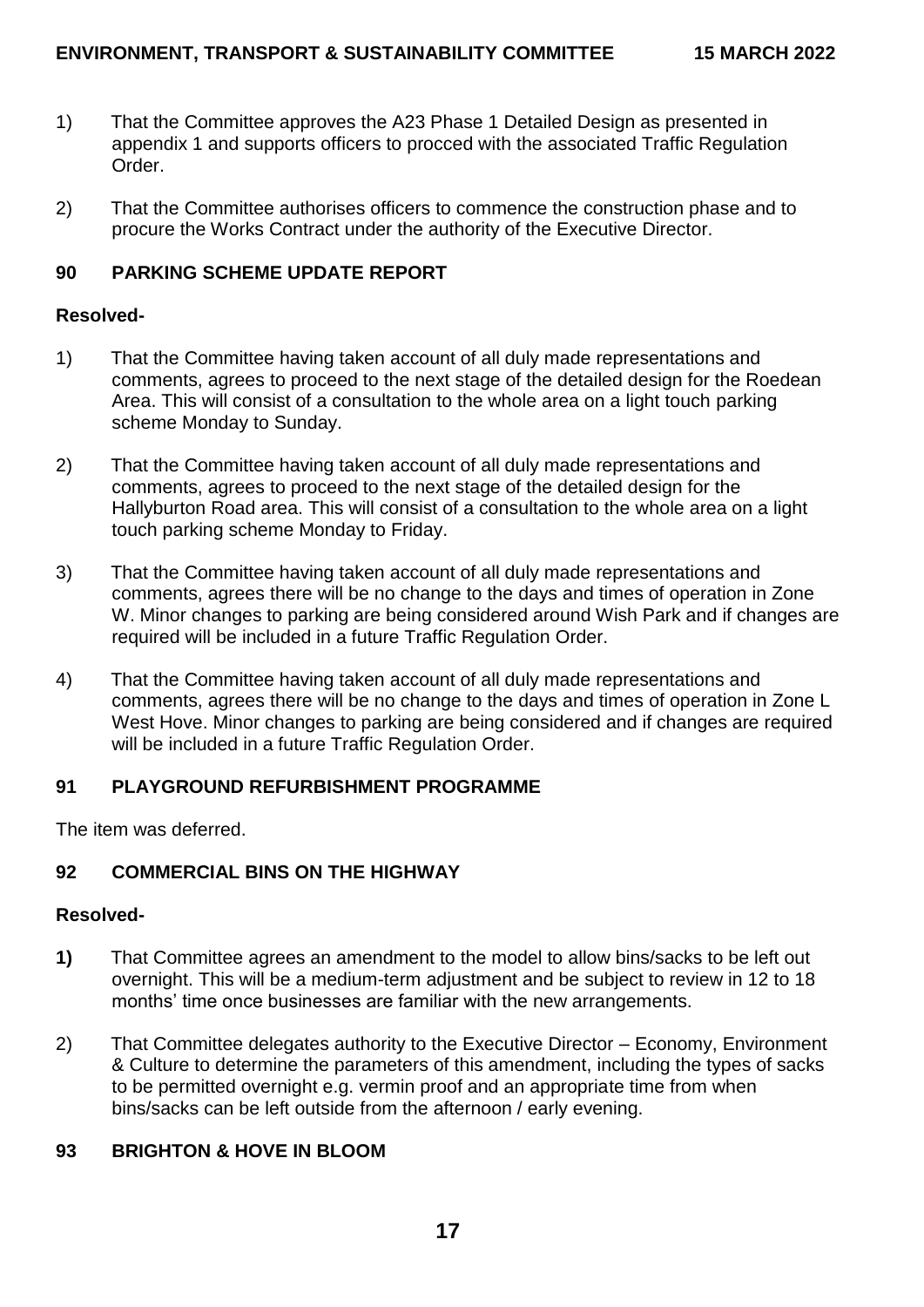- 93.1 The Committee considered a report of the Executive Director, Economy, Environment & Culture that responded to a petition presented to its 18 January 2022 meeting calling for the return of Brighton & Hove In Bloom.
- 93.2 Councillor Nemeth expressed his disappointment that different models of operation had not been proposed.
- 93.3 Councillor Hamilton observed that council budgets had been significantly impacted and the cost of bringing back In Bloom was too high for a non-essential service.
- 93.4 Councillor Heley agreed that the very high service and budget pressures meant the proposal was not currently feasible.

### 93.5 **Resolved-**

1) That the Committee notes the report.

## **94 RESPONSE TO FLY POSTING NOTICE OF MOTION**

#### **Resolved-**

- 1) That Environment, Transport & Sustainability Committee note the contents of this report.
- 2) That Environment, Transport & Sustainability Committee approves for a public consultation to take place on the introduction of Community Protection Warnings and Community Protection Notices to address posters and other items stuck to street furniture as outlined in paragraphs 3.11 to 3.15 below.

### **95 PUBLIC SPACE PROTECTION ORDERS - BARBECUES, LANTERNS AND BALLOONS: OUTCOME OF PUBLIC CONSULTATION**

- 95.1 The Committee considered a report of the Executive Director, Economy, Environment & Culture that presented the results of the public consultation for the introduction of a Public Space Protection Order (PSPO) to manage environmental anti-social behaviour, namely the use of disposable barbecues and the release of lanterns and balloons on the seafront and in council owned open spaces and recommendations on how to proceed, based on the results of the consultation.
- 95.2 On behalf of the Labour Group, Councillor Fowler moved the following motion to amend the recommendations:
	- *2.3 That Committee requests officers bring a report back to a future meeting of ETS, outlining alternative provisions (such as, but not limited to; permanent communal barbecue pits), that could be provided to allow residents without gardens or outdoor spaces the opportunity to enjoy barbecues.*
	- 2.3*4* That Committee approves the updated Environmental Enforcement Framework as detailed in Appendix 2 (tracked changes version) and Appendix 3 (clean version).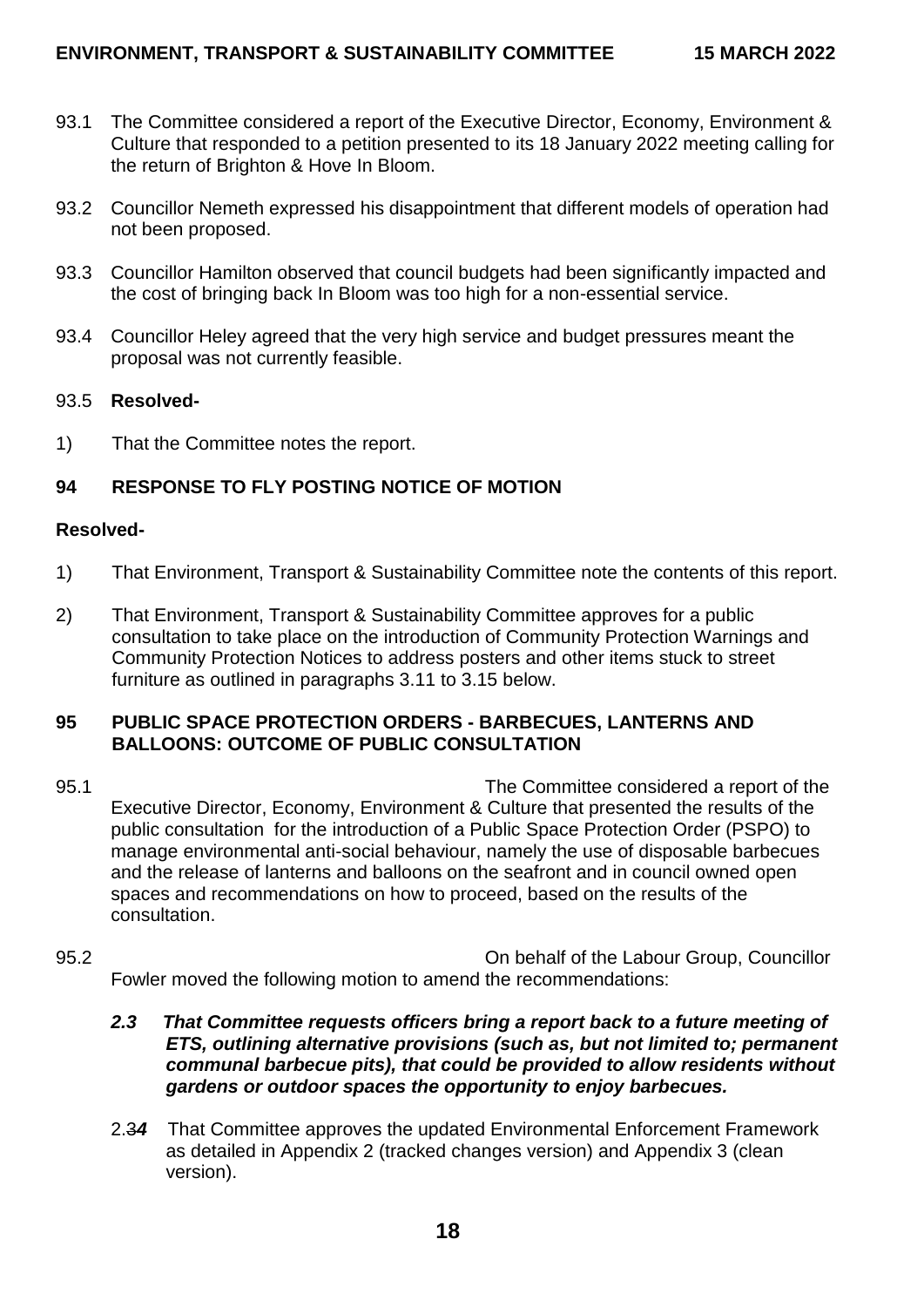- 2.4*5* That Committee approve the £100 fine for failure to comply with the PSPOs.
- 2.5*6* That Committee authorise Environmental Enforcement Officers to issue Fixed Penalty Notices for non-compliance with PSPOs in respect of the use of singleuse barbecues and the release of lanterns and balloons.
- 

motion.

95.3 Councillor Wilkinson formally seconded the

- 95.4 On behalf of the Conservative Group, Councillor Nemeth moved the following motion to amend the recommendations:
	- 2.2 That Committee agrees to make a PSPO to stop the use of single-use, disposable barbecues and the release of lanterns and balloons in or on council-owned parks, open spaces and the seafront.
	- 2.5 That Committee authorise Environmental Enforcement Officers to issue Fixed Penalty Notices for non-compliance with PSPOs in respect of the use of single-use barbecues and the release of lanterns and balloons.

### *2.6 That further research will be carried out to investigate the possibility of communal barbecues, barbecue areas or no-barbecue beaches and a report brought back to Committee with the results of those investigations.*

| 95.5 | the motion.                                                                                                                                                 | <b>Councillor Peltzer Dunn formally seconded</b>                                                                                       |
|------|-------------------------------------------------------------------------------------------------------------------------------------------------------------|----------------------------------------------------------------------------------------------------------------------------------------|
| 95.6 | the vote that passed.                                                                                                                                       | The Chair put the Labour Group motion to                                                                                               |
| 95.7 | motion to the vote that failed.                                                                                                                             | The Chair put the Conservative Group                                                                                                   |
| 95.8 | amended to the vote that were agreed.                                                                                                                       | The Chair put the recommendations as                                                                                                   |
| 95.9 |                                                                                                                                                             | <b>Resolved-</b>                                                                                                                       |
| 1)   | public consultation as detailed in Appendix 1.                                                                                                              | That Committee note the results of the                                                                                                 |
| 2)   | to stop the use of single-use, disposable barbecues and the release of lanterns and<br>balloons in or on council-owned parks, open spaces and the seafront. | That Committee agrees to make a PSPO                                                                                                   |
| 3)   |                                                                                                                                                             | That Committee requests officers bring a<br>report back to a future meeting of ETS, outlining alternative provisions (such as, but not |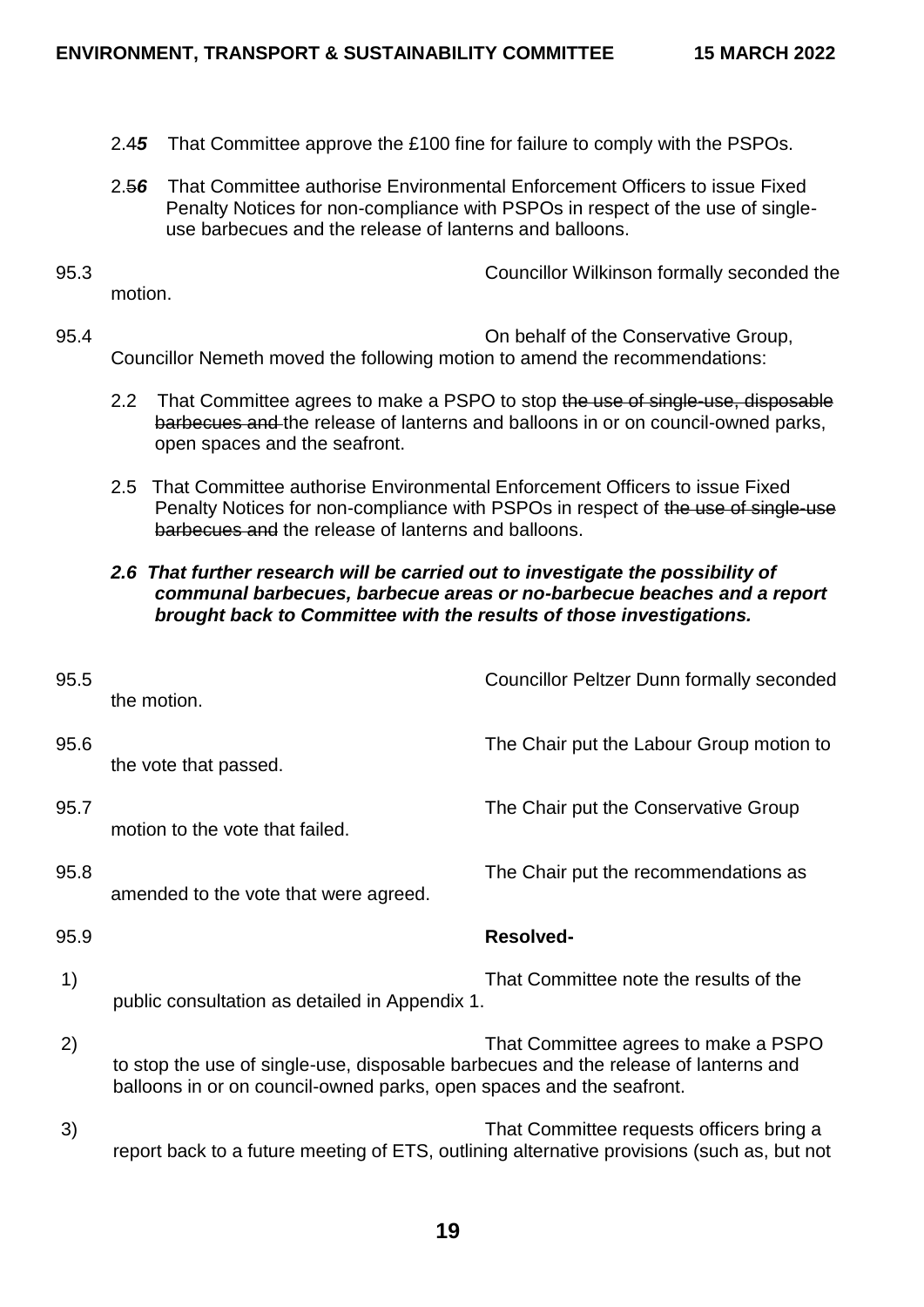limited to; permanent communal barbecue pits), that could be provided to allow residents without gardens or outdoor spaces the opportunity to enjoy barbecues.

- 4) That Committee approves the updated Environmental Enforcement Framework as detailed in Appendix 2 (tracked changes version) and Appendix 3 (clean version).
- 5) That Committee approve the £100 fine for failure to comply with the PSPOs.
- 6) That Committee authorise Environmental Enforcement Officers to issue Fixed Penalty Notices for non-compliance with PSPOs in respect of the use of single-use barbecues and the release of lanterns and balloons.

## **96 WILDING WATERHALL - ACCESS AND LNR DECLARATION**

- 96.1 The Committee considered a report of the Executive Director, Economy, Environment & Culture that provided an update on progress at Waterhall and req uested the committee to consider the level of public access that should be allowed across the site and its designation as a Local Nature Reserve. It also advised the Committee on the implications of formally designating Waterhall (former) Golf Course as statutory access land as requested by the Tourism, Equalities, Communities & Culture Committee on 24th September 2020.
- 96.2 On behalf of the Conservative Group, Councillor Nemeth moved a motion to amend the recommendations as follows:
	- 2.2 That Committee agrees that the Wilding Waterhall Project Area should be dedicated as access land and delegates authority to the Executive Director Economy, Environment & Culture to take all steps in relation thereto
- 96.3 Councillor Peltzer Dunn formally seconded the motion.
- 96.4 In response to a query from Councillor Peltzer Dunn, the Lawyer explained that the purpose of recommendation 2.2 was to give the public right of access and would not prevent development under a specific legal purpose.
- 96.5 In response to a question from Councillor Nemeth, the Conservation Manager explained that statutory and permissive access provided similar outcomes for nature and wildlife however the public consultation demonstrated a preference for statutory access. The Conservation Manager added that if issues arose then the act allowed for changes to be taken.
- 96.6 The Chair then put the Conservative Group motion to the vote that failed.
- 96.7 The Chair then put the recommendations to the vote that were approved. Councillors Nemeth and Peltzer Dunn requested it be recorded that they abstained on the vote.
- 96.8 **Resolved-**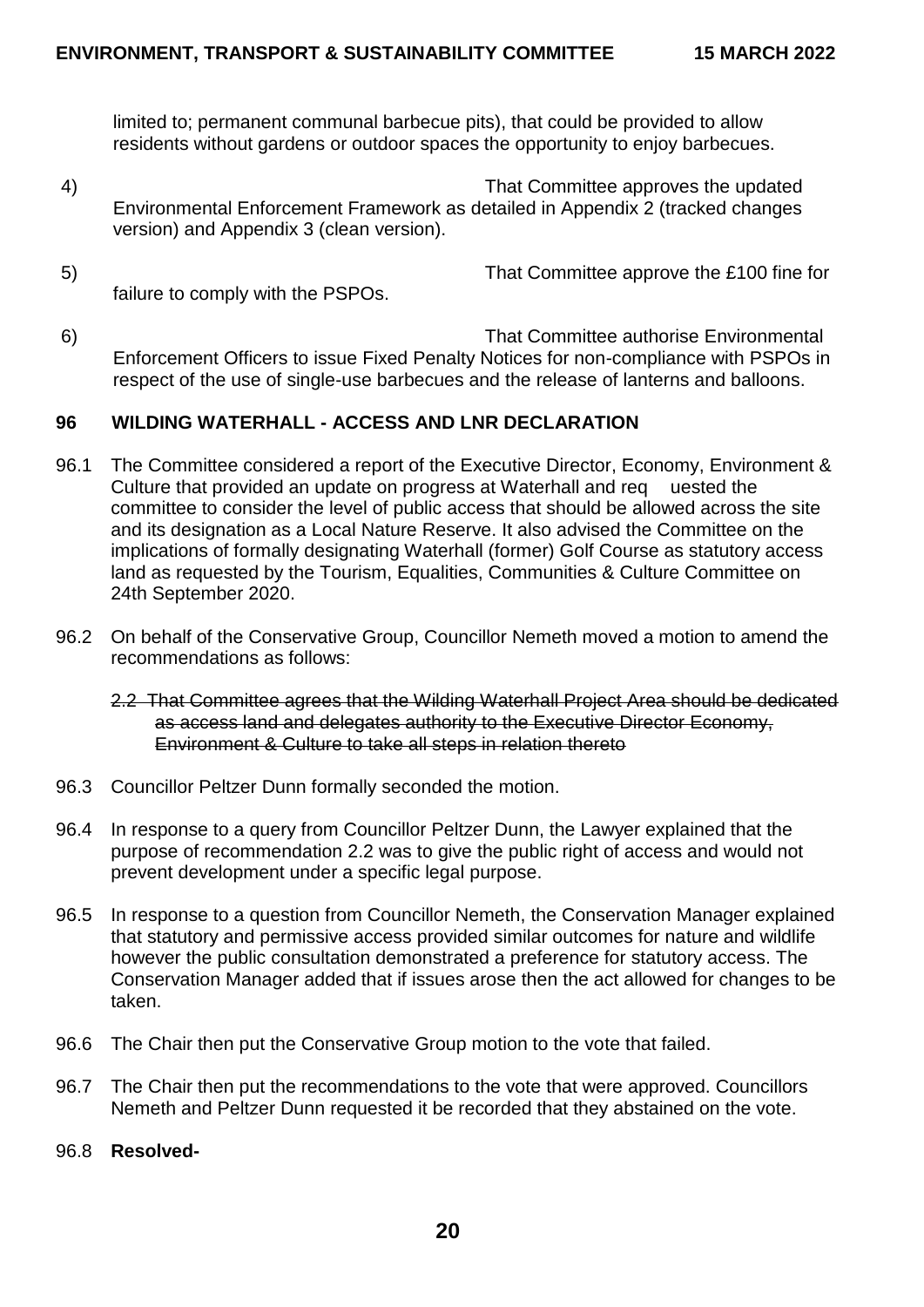- 1) That Committee agrees that the Wilding Waterhall project area ("the Wilding Waterhall Project Area") should consist of the ex-golf course land and the adjoining land being managed for wildlife under the councils Higher Level Stewardship Agreement, as shown on Appendix 1.
- 2) That Committee agrees that the Wilding Waterhall Project Area should be dedicated as access land and delegates authority to the Executive Director Economy, Environment & Culture to take all steps in relation thereto
- 3) That a further report be brough to this committee if in the view of the Waterhall Management Advisory Group ongoing monitoring is showing that the agreed public access is having an unacceptable impact on the site's biodiversity
- 4) That the Committee delegates authority to the Executive Director Economy, Environment & Culture to take the steps necessary to include the Wilding Waterhall Project Area within the council's dog control zone
- 5) That Committee agrees that the Wilding Waterhall Project Area should be declared as a Local Nature Reserve and delegates authority to the Executive Director Economy, Environment & Culture to take all steps in relation thereto.

## **97 MANAGING VERGES AND WEEDS**

- 97.1 The Committee considered a report of the Executive Director, Economy, Environment & Culture that requested approval to pilot a new approach to verge management and provided an update on weed management following this committee's decision in November 2019 to reduce the use of pesticides. It also provided a response to a Notice of Motion to the committee on 18 January 2022 which agreed to set out how the council manages weeds in the future, learning from the past few years of pesticide free removal.
- 97.2 On behalf of the Conservative Group, Councillor Nemeth moved a motion to amend the recommendations as follows:

### *2.3 That Environment, Transport & Sustainability Committee strongly makes the point that the representations from residents and their elected representatives will guide locations and mowing regimes unless unreasonable.*

- 97.3 Councillor Peltzer Dunn formally seconded the motion.
- 97.4 In response to a query from Councillor Fowler, the Head of Operations Cityclean explained that the recruitment day had gone well and offers had been made to 19 candidates that may not have made an online application to a job advertisement.
- 97.5 The Chair then put the Conservative Group motion to the vote that passed.
- 97.6 The Chair then put the recommendations as amended to the vote that were agreed.
- 97.7 **Resolved-**